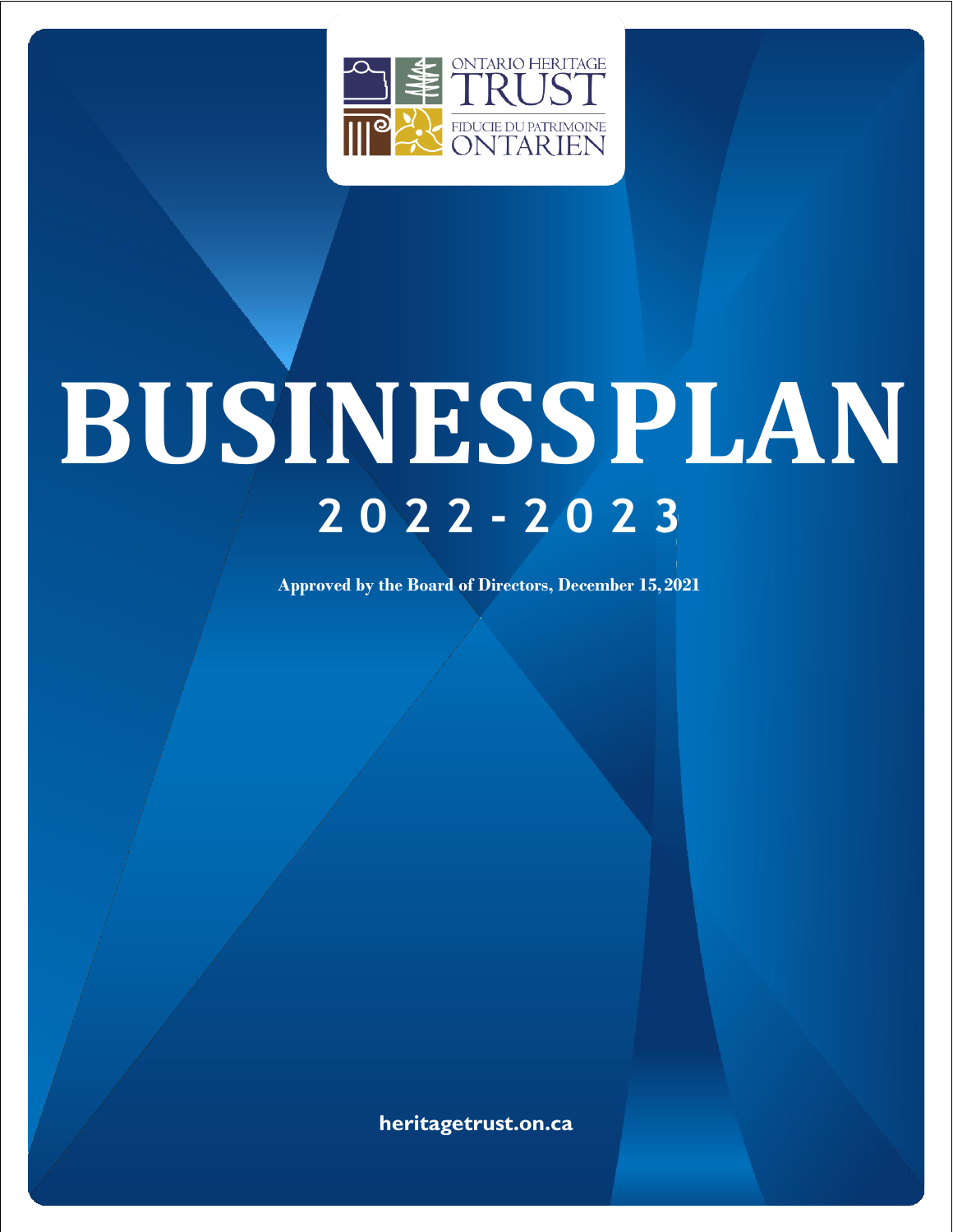# **TABLE OF CONTENTS**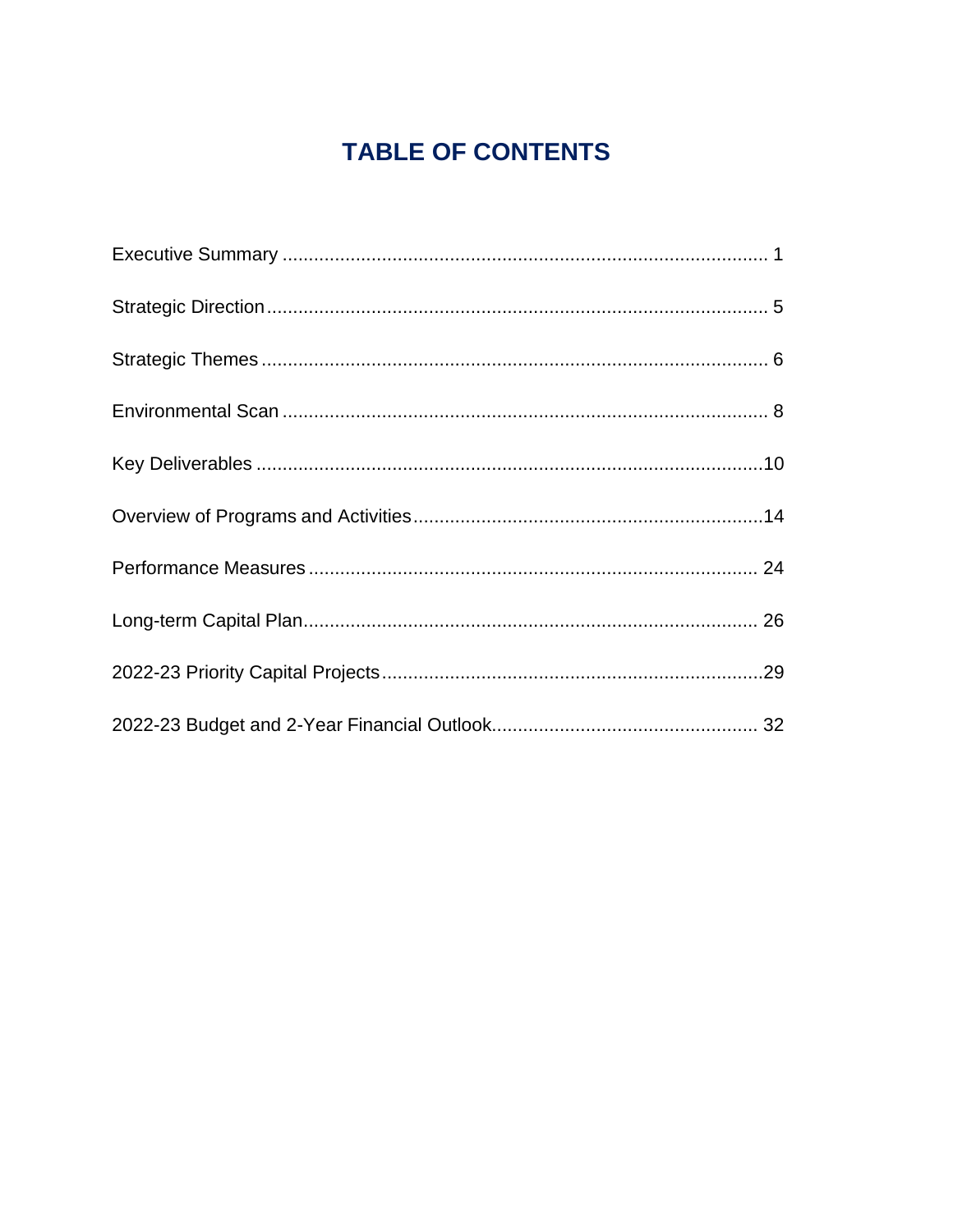# **EXECUTIVE SUMMARY**

<span id="page-2-0"></span>The Ontario Heritage Trust is a commission public body, property owner, steward, lessor, business operator, attractions operator, conservation partner and sector leader. We are an enterprise agency with a proven business model and a diversified revenue base. The Trust is efficient and effective in its operations, providing value for money to taxpayers.

The Trust's work advances the priorities of the Ministry of Heritage, Sport, Tourism and Culture Industries (MHSTCI), including protecting cultural heritage resources, promoting Ontario's history and supporting local tourism. Our work supports the double bottom line – strong economic growth and a resilient cultural fabric that reflects the diversity and strength of Ontario's communities.

Beginning in March 2020, the heritage, sport, tourism and culture sectors were one of the first hit by COVID-19 by a "triple threat" of health, economic and social crises. This had an unprecedented and devastating impact on the ministry's agencies and on our sectors, including the Ontario Heritage Trust. In 2020-21, the impacts of COVID-19 resulted in dramatic losses across all the Trust's revenue streams, including theatres, natural areas and museum sites, public programs, rental and investment income, individual and corporate donations, and increased financial pressure on our operating and program partners. In 2021-22, despite these continued challenges, the Trust successfully refocused attention on designing well-received on-line public experiences, including our popular Doors Open Ontario program and activities for educators and students. Concurrently, our team worked to ensure the safety and security of the public, our properties and extensive collections, and to support our partners across the province. This work was possible due to a significant emergency stabilization investment from the province in 2020-21 to ensure the sustainability of the agency.

While the impact of COVID-19 has been difficult and far-reaching, the broad reach of our programming and partnerships across the province has uniquely positioned the Trust to lead and support the economic and cultural recovery of the culture and heritage sectors moving into 2022-23. We are leading by example, showcasing and modelling innovative business approaches and we can further contribute through the provision of spaces and opportunities for our partners to continue to function and grow moving forward through the pandemic recovery period.

#### **Background**

The Trust continues to build upon years of thoughtful examination of the agency's legislated mandate, how and for whom it is delivered, and why it matters to Ontarians. The results have been, and are, noteworthy. We are an agency that is: focused and accountable; continually and successfully diversifying its revenue base; respected for annually balancing its budget since 2016; following a proven and demonstrable plan for long-term sustainability.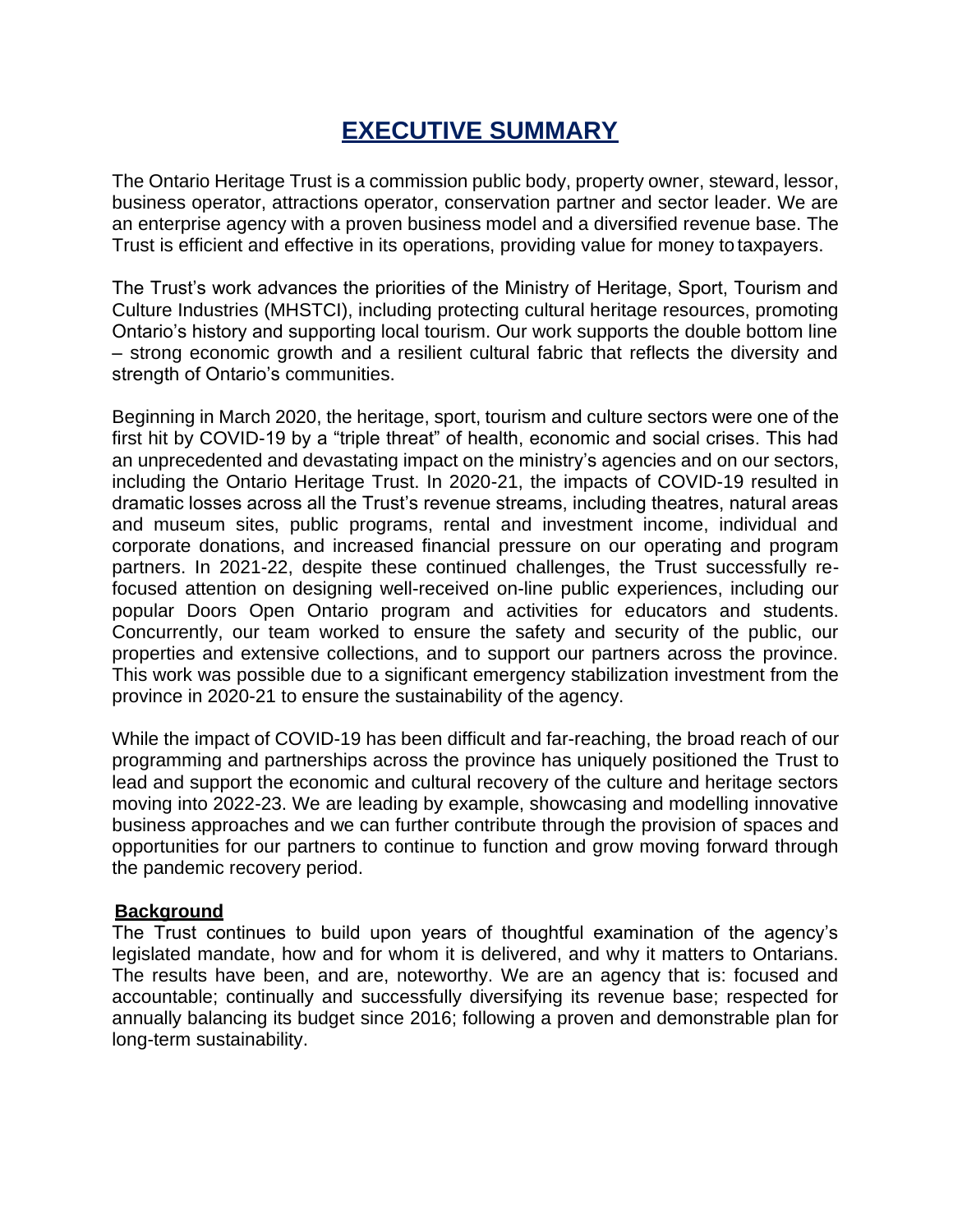By leveraging funds the Trust receives from the Province of Ontario, the Trust (from 2017- 2020) earned, on average, 70% of its yearly gross revenues. We work in 85% of Ontario municipalities and with an increasing number of Indigenous communities, protecting land and easement properties, providing educational programming, tourism products, and building conservation capacity. This work contributes significantly to the quality of life of Ontarians and is a boon to tourists, both from within the province and beyond. This work also supports economic growth in local and regional communities.

In 2021-22, with the pandemic continuing to impact reopening, the Trust set targets that demonstrated our contribution to the double bottom line of culture and the economy, while also showing the success of our business models and the sustainability of our programs. These targets, **as of Q2, 2021-22**, were being met, and or exceeded:

- Public participation in sites and programs of 353,000 people
- Doors Open Ontario virtual event attendance of 72,214 people
- Venue rentals and film location services that have already exceeded the yearly target, tracking at 128%
- 163,183 in website visits
- A social media fanbase of 23,654
- Over 3,400,000 social media impressions

#### **Moving through Reopening**

#### *Reaching across the province and beyond through digitization*

The Trust shifted to offering more services virtually and online in 2021-22, providing expanded content for our social media platforms (Facebook™, Twitter™ and Instagram™) and developing digital content for our websites, to not only deliver services and improve the customer experience, but also for the enjoyment and benefit of the public. This investment to expand online content, exhibits and educational material provided educators with much needed resources during the pandemic. Training in videography, photography, social media, and graphic design was undertaken to spur content development and to enhance the production and editing of online marketing.

The Trust also shifted the Doors Open Ontario experience online, helping to support the continued viability of the program through the province's reopening plan, and relaunching in-person events as Ontario reopened. In 2021-22, the Trust delivered a hybrid version of Doors Open Ontario, providing digital experiences year-round and re-introducing inperson community events once it was safe to do so.

The Trust's museum sites also provided an expanded hybrid experience, using on-line interactive workshops and lectures, bringing new partners on board and re-opening for the summer season as restrictions allowed. Education programs supported on-line learning for schools, reaching new audiences and broadening community engagement. Virtual tours and the sharing of stories provided us with the means to stay in touch with our supporters and visitors, extending the reach of the sites and providing updated content. Further, we enhanced the visitor experience by tapping into the expertise of Trust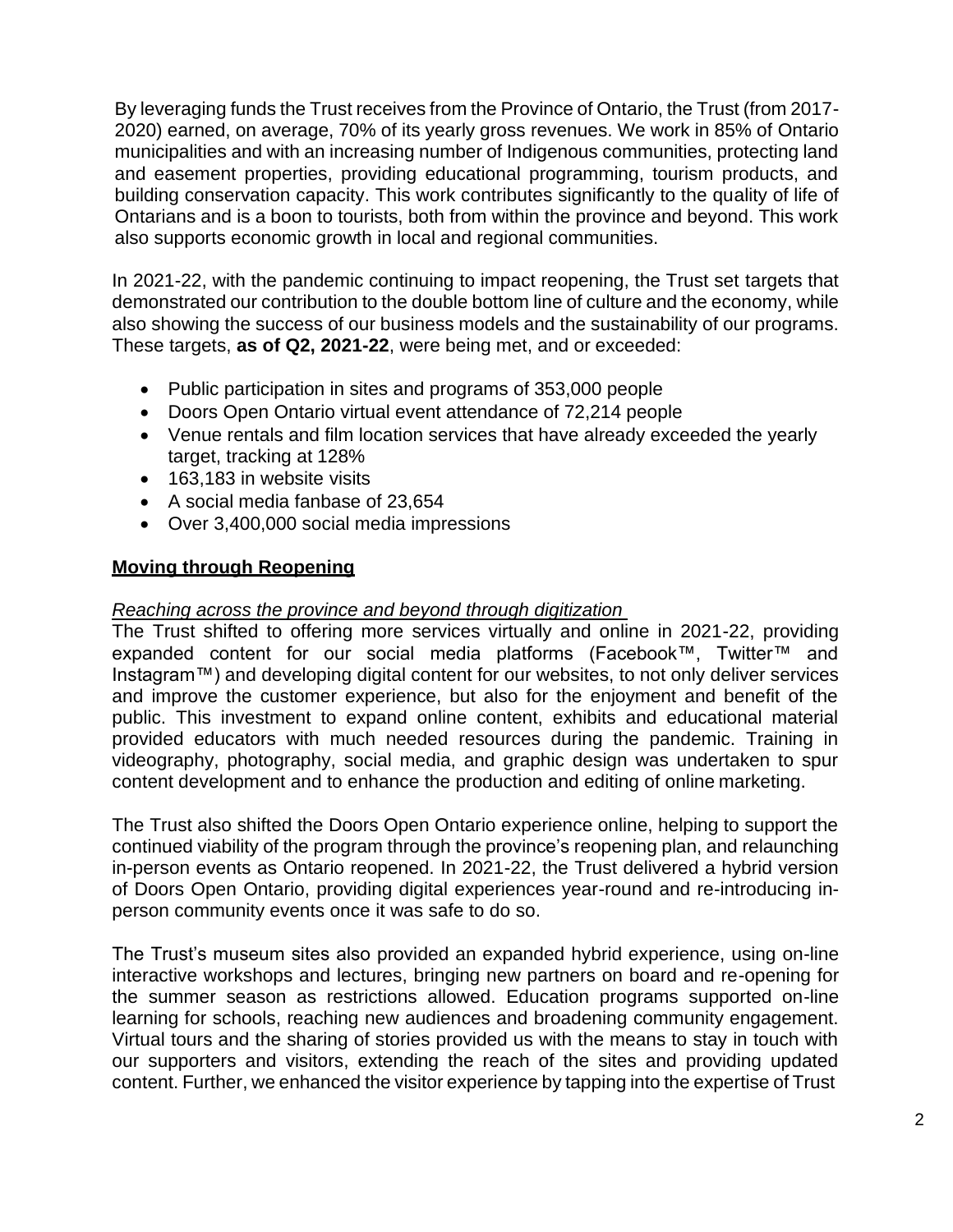staff to provide a 'behind- the-scenes' glimpse of museum work.

With this shift towards digital programming, we learned the importance of bridging the gap between the producers of content (museums, heritage sites and natural areas) and consumers. And we learned the value of digital programming to enhance our programs and break down geographic and socio-economic barriers to participation. These lessons will serve us well as we assess how to better serve Ontarians into the future.

*Supporting partners and collaborating with communities to expand the historical narrative* For many years, the Trust has taken steps to ensure the work that we do is honest, authentic, inclusive and represents the diversity of Ontario. In recent years, we have worked to share stories not yet told, while expanding the perspectives and languages included. We continue to collaborate with communities across the province to share their stories in their own voices, to provide space for and to celebrate the diversity of experiences, languages, customs and perspectives of different people and different places.

In 2021-22, the Trust continued to develop its digital and social media platforms to amplify the reach of programming at Uncle Tom's Cabin Historic Site. This focus highlighted the work already completed in Women's history, Black history, Indigenous history and the history and heritage of people of colour; and it encouraged the sharing of new stories. We collaborated with historians to begin to revise outdated language and out-of-date historiography within the provincial plaque program. And we continued our work with Indigenous communities on the protection of sacred and culturally significant lands.

#### *Supporting property partners and stewards, province-wide*

We are stewards of national historic sites and provincially significant cultural and natural sites. The Trust works with governments, Indigenous communities, conservation authorities, land trusts, heritage organizations and private landowners to ensure the stewardship of its lands and easements, providing vital community relationships and vibrant local participation. Of note, more than 90% of the Trust's properties are managed with partners.

The Trust's leadership provides invaluable support at the community level in terms of raising heritage conservation capacity. Many Trust sites are focal points for heritage and cultural activities in urban and rural communities, large and small. They provide people with access to educational opportunities, cultural experiences, contribute to tourism, and leverage volunteerism. In supporting these partnerships and sites, the Trust provides a significant spin-off impact in these communities.

The Trust's partners provide a considerable economic contribution to our work and to the financial, social and cultural well-being of the province. Through these close partnerships, the Trust leverages disparate resources and expertise to manage and protect Ontario's provincially significant heritage assets in a coordinated and efficient way, with a strong focus on local and regional impacts. Importantly, our partners have experienced the negative impacts of the pandemic in diverse ways. At public sites operated by the Trust and not-for-profit operating partners, the loss of revenue and the absence of volunteer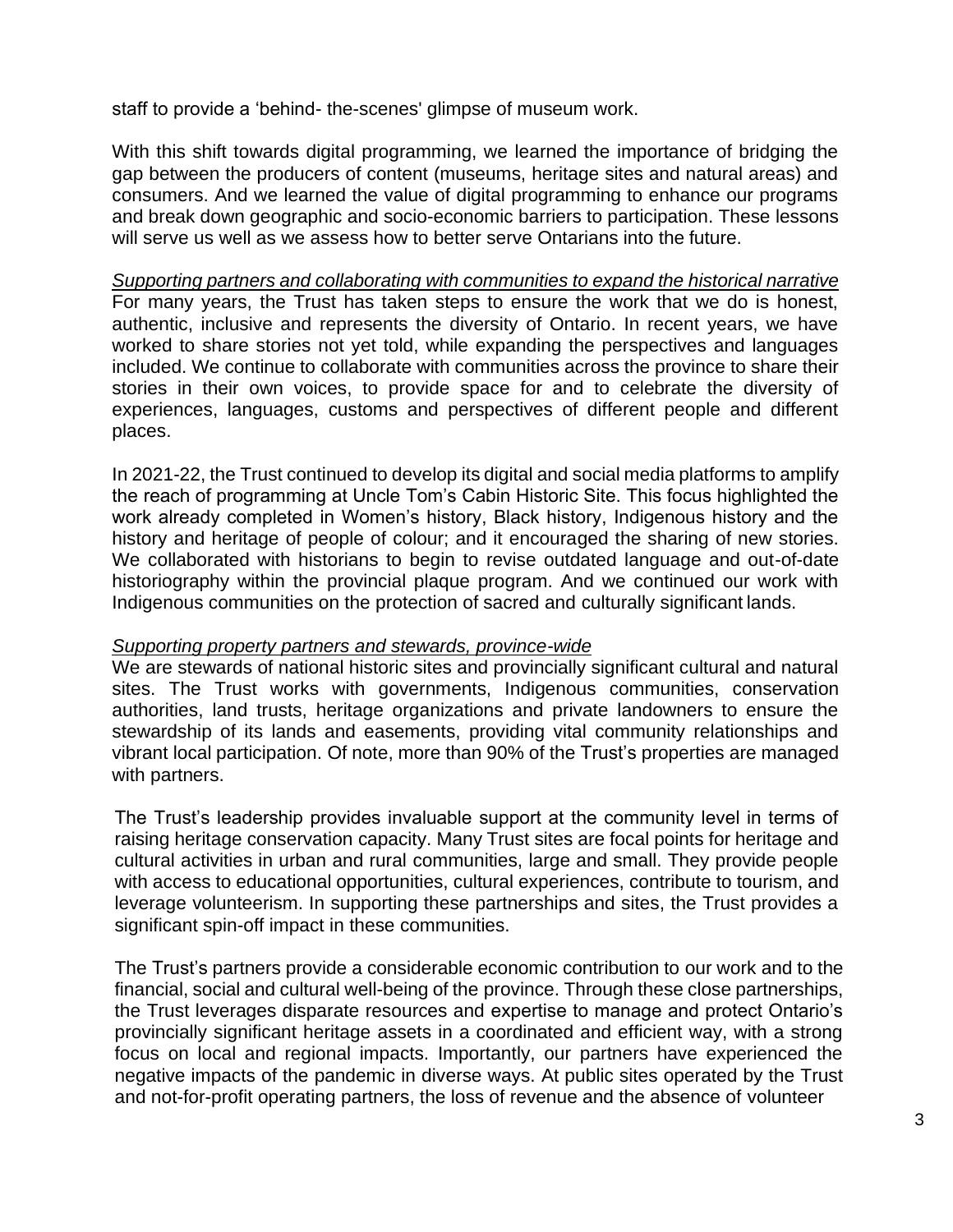support created significant uncertainty around the viability of the partnership agreements. Conservation Authorities reassessed how they allocated resources and their capacity to continually to meet their commitments to the Trust in respect to the impacts of changes to the *Conservation Authorities Act* on their own operations. These operating partnerships provide stewardship and management services resulting in a direct economic contribution to the work of the Trust and to the province (estimated at \$2M to \$7M/ year). Support of these partners has helped over many years to avoid the creation of a significant economic burden on the Trust, and in parallel, a destructive gap in protected areas and conservation services. The Trust and its partners are assessing how best to proceed into the future.

*Supporting producing partners at the Elgin and Winter Garden (EWG) Theatre Centre:* In 2021-22, mass gatherings in theatres, indoor concert venues, sports arenas and stadiums were the last economic segment to return, reopening in October 2021.

From a business model perspective, the Trust's Elgin and Winter Garden Theatre Centre licenses theatre and studio spaces to producers. Closed to the public from March 2020 to October 2021 due to COVID-19 regulations, the Trust used that time to introduce some much needed technical and mechanical repairs, maintenance and improvements to production infrastructure and assets; undertook significant capital upgrades and introduced the required protocols to ensure the safety of the staff and public. The first level of activity that returned to the EWG was small-scale studio bookings and some film/photography projects. Open again to audiences and with 2022- 23 promising to be a busy year, the EWG has begun the work of post-pandemic recovery.

# **Transformation, Recovery and Rebuilding: 2022-23 to 2024-25**

The Trust will work with government colleagues and across our sectors to model scenarios for the full re-opening of sites and programs, particularly as restrictions continue to ease, and as the financial models allow. We will invest strategically, helping to stabilize the Trust's operating partnerships and to ensure their viability in the longterm. Beyond this effort, we are continuing to support the sustainability of the sectors with which we work and the full economic recovery of Ontario. We will work in partnership with commercial and not-for-profit partners, tenants, sponsors and donors whose viability and recovery will be critical to our success.

The Trust continues to create strong relationships with corporate sponsors and foundations, whose support is important for the delivery of key core programs. We will continue to work to expand support from corporate sponsors, philanthropic foundations and individual donors; explore naming rights opportunities and leverage the key role of the Board of Directors in supporting fundraising.

In looking ahead, our business model remains a solid foundation upon which to build and we will continue to identify new revenue-generating opportunities to support its core mandate. With continued government guidance, the Trust will serve as leaders in the growing economy while also strengthening consumer confidence in engaging with the rich resources of Ontario's heritage. We will locally, nationally, and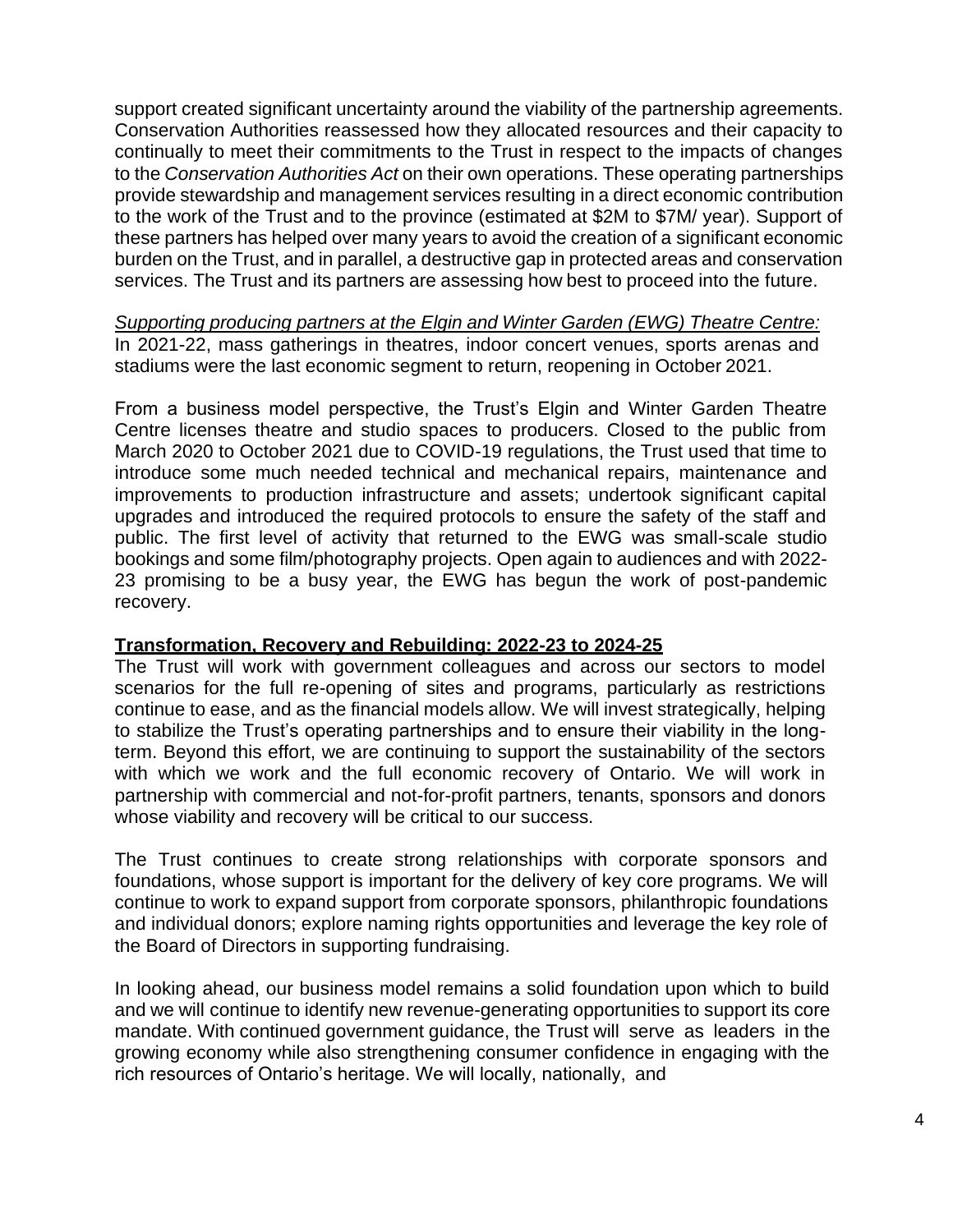internationally highlight the Ontario Heritage Trust's unique and rich heritage assets to visitors. We will leverage OHT programs, services and spaces to support the continued recovery of the tourism, heritage and live theatre sectors, supporting the double bottom line of strong economic growth and a resilient cultural fabric that reflects the diversity and strength of Ontario's communities. We will support tourism and the revitalization of the culture brand of Ontario, and we will continue to reach audiences across the province (and globally) through expanded digital engagement. We will inspire a powerful sense of community and continue to serve all the people of Ontario, contributing to the health and well-being of Ontarians and our communities.

# **STRATEGIC DIRECTION (2020-2023)**

#### **OUR MANDATE**

The Ontario Heritage Trust has a provincewide mandate to conserve, interpret and share Ontario's heritage. The Trust acts as a centre of expertise and serves as the heritage trustee and steward for the people of Ontario. The Trust conserves provincially significant cultural and natural, tangible and intangible heritage, interprets Ontario's history, celebrate its diversity and educates Ontarians of its importance in our society. [*Ontario Heritage Act, R.S.O.1990*].

#### **OUR VISION**

An Ontario where we conserve, value and share the places and landscapes, histories, traditions and stories that embody our heritage, now and for future generations.

#### **OUR MISSION**

- Demonstrate excellence in the conservation and stewardship of places and landscapes, objects, traditions and stories.
- Expand the narrative, spark new conversations, give voice to the diversity of Ontario's people and places.
- Share knowledge and expertise and foster an understanding of our histories and heritage in everyday life.
- Build mutually rewarding relationships with new and current partners.

#### **OUR VALUES**

#### **1. Integrated approach to conservation**

- Integrated approach to conservation and stewardship of cultural, natural, tangible and intangible heritage.
- The centrality of heritage conservation in the effective stewardship of the environment and in the creation of sustainable and resilient communities.
- Landscapes of memory, storytelling, tradition and language as irreplaceable heritage resources of cultural significance.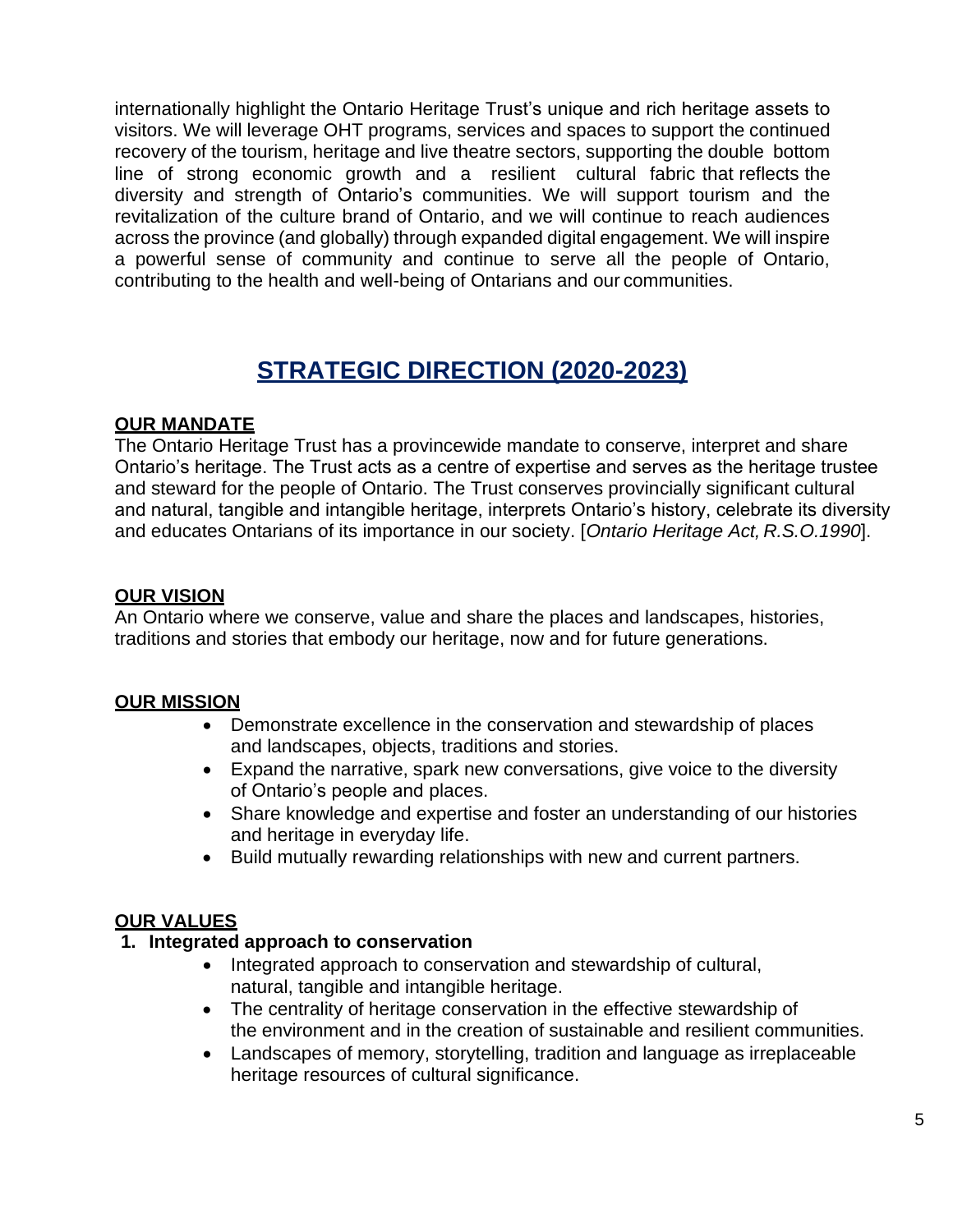# **2. Respect and inclusion**

- Inclusive, multi-faceted representations of the province's heritage that reflect our diversity and complexity.
- The discovery, knowledge and insight, generated by cultural heritage, which fosters cultural affiliation and reconciliation and enables us to understand ourselves better.

# **3. Inspiration and innovation**

• The potential of heritage to inspire, stimulate creativity, and motivate us to bequeath knowledge, narratives and histories, and a diverse and authentic cultural environment for future generations.

# **4. Co-operation and collaboration**

- Mutually rewarding relationships with new and current partner organizations.
- Create partnerships to build and enhance conservation capacity in communities.

# **5. Public good**

- Holistic, sustainable planning that serves the public good and establishes a sense of place, civic identity and permanence.
- Empowering partners and individuals to be conservation leaders in their own communities.

# **STRATEGIC THEMES (2020-2023)**

# **Lead**

- Demonstrate a holistic, innovative, integrated approach to conservation.
- Champion the relevance and importance of a shared multi-faceted understanding of our past and present, while revealing and celebrating how it can inspire our future.
- Collaborate, expand and enhance partnerships to build community capacity for conservation.
- Spark new conversations and expand the narrative about Ontario's heritage.
- Transform Ontario's understanding of the connection between heritage conservation, environmental sustainability, economic stimulus and community identity.
- Build relationships with Indigenous communities to support the protection and celebration of Indigenous heritage and identity.

# **Conserve**

- Actively steward lands, cultural landscapes and cultural resources; protect, conserve and share the values of places and landscapes.
- Demonstrate successful operating models and revitalization examples.
- Actively promote Trust sites as spaces to stimulate artistic expression and showcase cultural industries/productions.
- Support the use and vitality of conservation arts, trades and skills.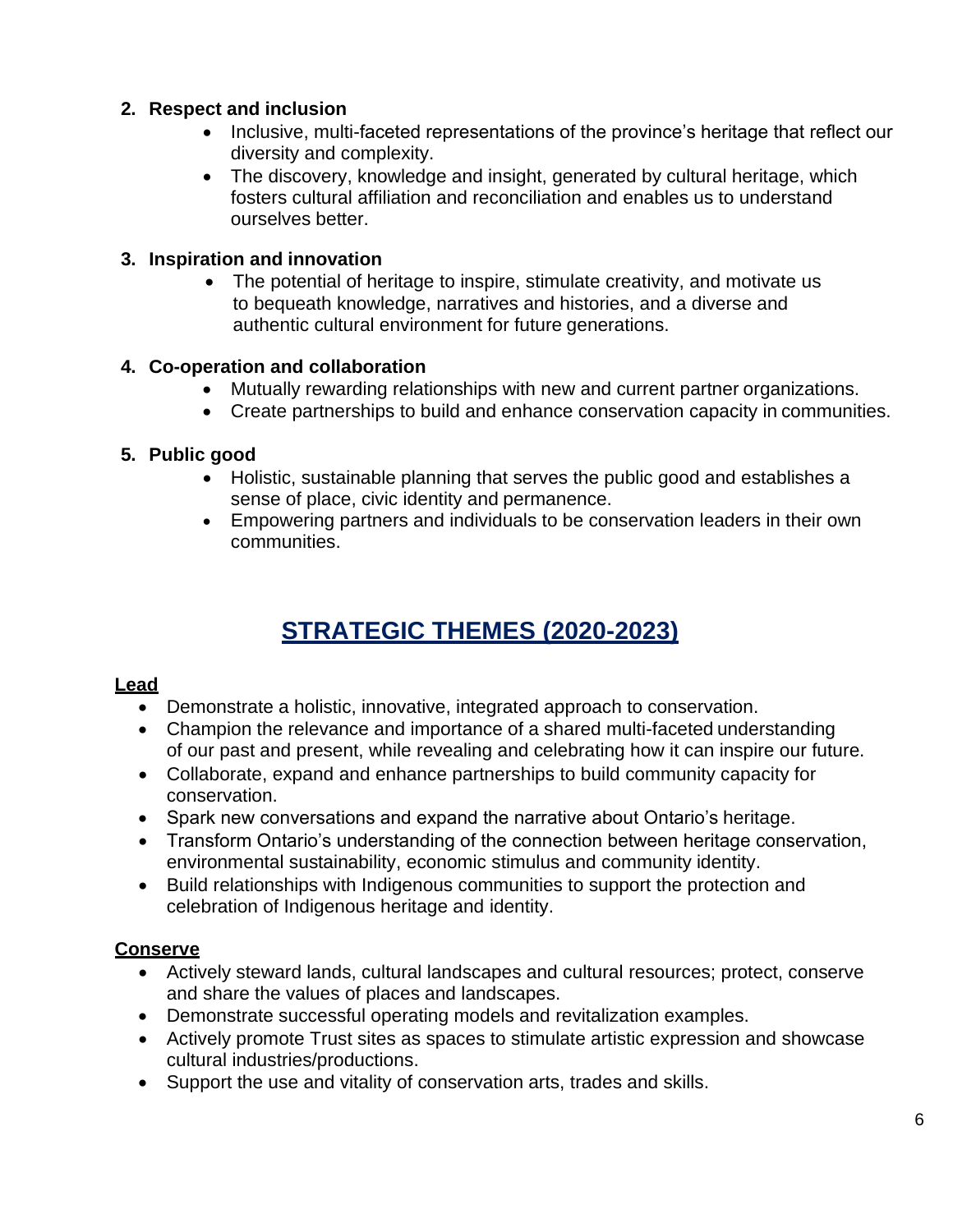# **Educate**

- Provide learning opportunities for all, whether they are visiting our sites, participating in our programs, browsing online or reading our publications.
- Celebrate and share the diversity of the province's tangible and intangible heritage.
- Expand the narrative to include history from all periods.
- Identify, safeguard and promote the intangible values of traditions and stories.
- Create unique educational opportunities and cultural program experiences through our properties, programs and partnerships.

# **Inspire**

- Engage new audiences by focusing on diverse programs and opportunities.
- Invite Ontarians and visitors to share, value and celebrate the complex narratives we have inherited.
- Develop our digital environment to tell Ontario's stories in vivid new ways and engage a wider audience.
- Forge and nurture connections to amplify the work we do as partners, achieving more together.
- Provide programs and professional development opportunities to cultivate youth participation in, and excitement for, heritage and the arts.
- Show the relevancy, connection and value of our partnerships.

# **Excel**

- Create partnerships and collaborations, bringing different skills, resources and perspectives to key initiatives.
- Invest in our visitor experience.
- Build greater awareness of the Trust's work and its achievements.
- Strengthen financial and organizational resilience, model adaptive reuse and pursue entrepreneurial opportunities.
- Meet high standards and best practices of governance, fiscal management, entrepreneurship, sustainability and accountability.
- Demonstrate a culture of diversity, inclusion, respect and professionalism.
- Promote innovation and creativity, social and environmental responsibility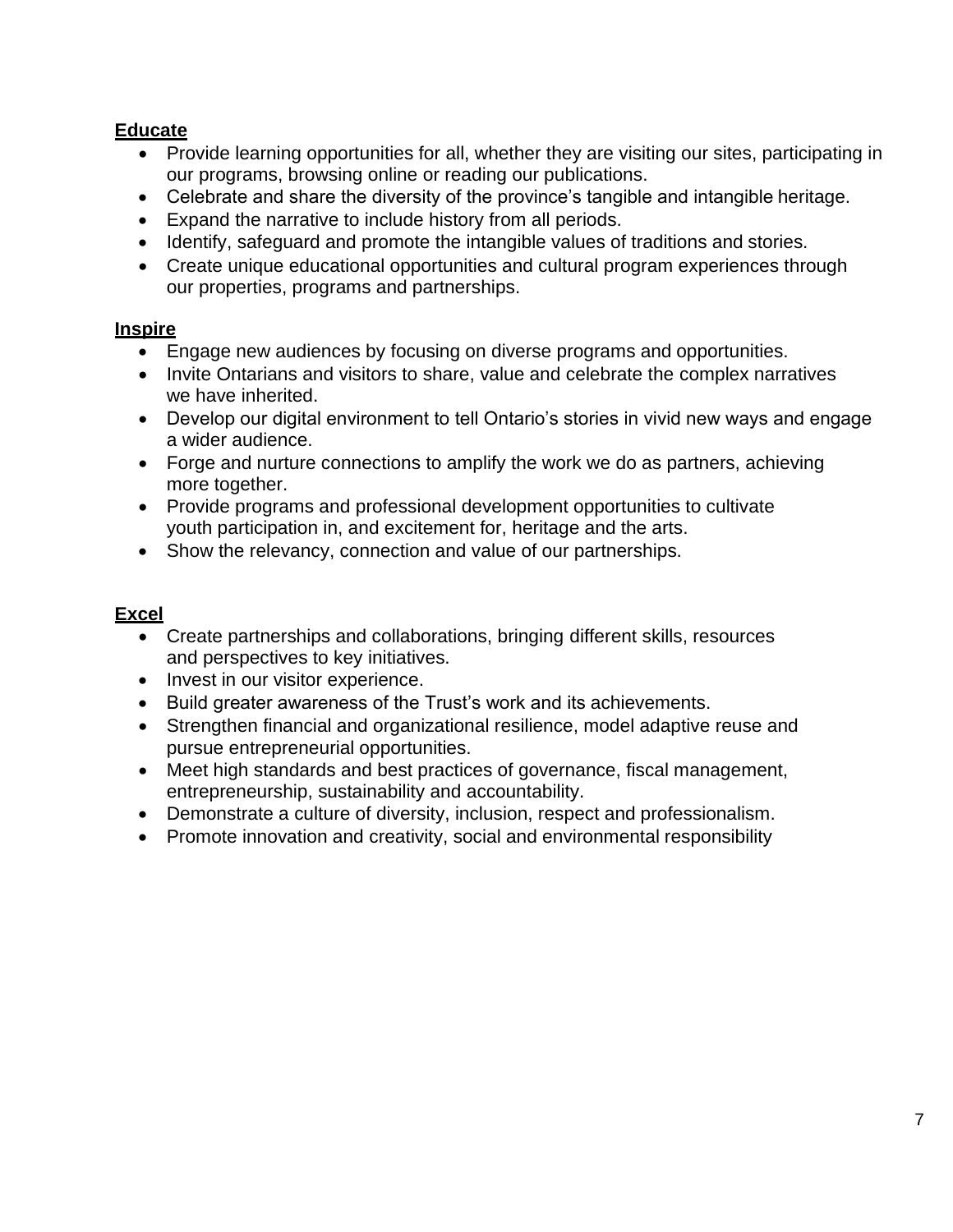# **ENVIRONMENTAL SCAN**

# <span id="page-9-0"></span>**Internal**

- The pivot to a digital version of Doors Open Ontario in 2020 was successful. Building on this success, the program was redesigned as a hybrid digital/in-person offering for 2021. In 2022-23, the program will focus on promoting in-person events (in step with public health measures) to support tourism recovery and to expand reach, access, and engagement through digital programming.
- The success of the Trust's digital programming resulted in the removal of geographic and socio-economic barriers to participation for some segments of the population. Continued investment in this area is needed, and resourcing both in-person and digital programming going forward will pose a challenge. Monetizing these experiences may also pose a financial challenge for the Trust.
- Due to Ontario's social gathering limits in response to COVID-19, early 2022 events scheduled at the Trust's heritage venues may potentially be postponed or cancelled into FY2022-23. The possibility of further restrictions to gathering limits and the uncertainty of clients booking events are likely to have a significant impact on event revenue.
- Throughout the pandemic the Trust has ensured the safety of its staff and the public at its sites and has met industry standards for air quality and related requirements. We continue to follow the directives of Treasury Board Secretariat and local public health units.
- The Trust continues to receive fewer individual donations, sponsorships and grant funding as the charitable sector is struggling to stay afloat within the pandemic climate. Charities and not-for-profit organizations outside of the health sector continue to face a cash crunch, as many of these charities struggle to respond to increased demand even though their revenue sources are drying up.
- The anticipated and continued reduction in available student programs and grants in 2022 may reduce the number of students available to deliver the Trust's public programming and conduct essential field work in summer 2022.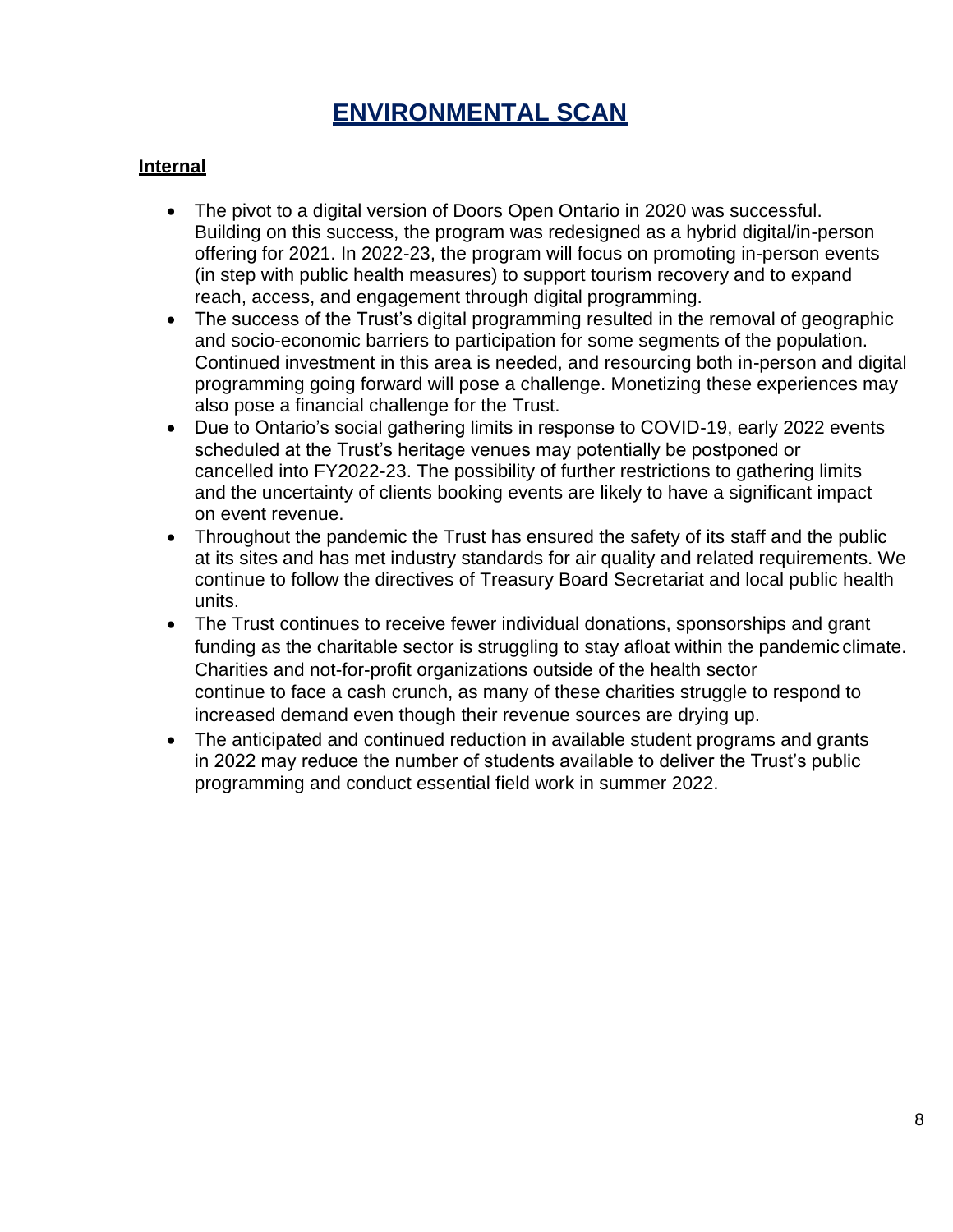# **External**

- *Ipsos' What Worries the World November 2021* survey results shared that COVID-19 remains the top global worry (April 2020-November 2021).
- COVID-19 continues to impact every continent, with governments enacting wide-spread confinement or mobility restrictions, thus affecting international tourist travel (and in-person tourist activities) into 2022 and beyond. There is a higher sensitivity to health & safety requirements, including increased interest in cashless transactions. (*The Greenbelt Value of Nature Survey for Recreation in the Greater Golden Horseshoe E-tickets and online ordering)*
- Per MHSTCI, recovery in the tourism and culture sectors will not likely return to 2019 levels until 2024.
- Recent legislative changes have been impactful, including the *Planning Act and Provincial Policy Statement*, the *Ontario Heritage Act*, the *Conservation Authorities Act*  and endangered species legislation.
- Specifically, regarding the *Conservation Authorities Act,* the Trust's Conservation Authorities partners have been removing themselves from responsibilities related to cultural heritage management since these changes were made, directly impacting many Trust operating partnerships. Significant staff resources are needed to support the additional workload resulting from major disruptions to our long-standing partnerships with conservation authorities (CAs) across the province. Over 50 Trust natural heritage sites are managed by local CAs, through stewardship agreements on our fee-simple properties or through natural heritage conservation easement agreements. Support is also required to assume direct property management responsibilities where conservation authorities have ended partnerships with the Trust.
- Lack of grant support for heritage conservation, declining memberships and changing operational needs in partner organizations, have resulted in a marked increase in requests for technical support, funding support, annual funding for stewardship, free rental spaces, and pressure on its site partnerships.
- 64% of Toronto nonprofits reported a drop in volunteer hours, in line with the introduction of COVID-19 public health measures, with the average organization reporting an estimated 38% decline in volunteer hours, compared to before the pandemic. *(Vital Signs Report 2021)*
- Investment income will continue to be impacted by the uncertainty in the market and low interest rates will likely remain until the end of 2022.
- More than 70% of fundraisers in Canada expect their organization to raise less money than in the year before the pandemic hit – most fundraisers expect to see a continued negative impact into 2022-23.
- Expanded use of Trust trails and natural areas to support physical and mental health may result in increased demands on site maintenance, visitor amenities and operating partnerships.
- Increased global attention on the rights and stories of Black, Indigenous and People of Colour (BIPOC) and LGBTQ2 populations brings attention to the Trust's work on inclusive, honest, authentic representations of our heritage, providing anopportunity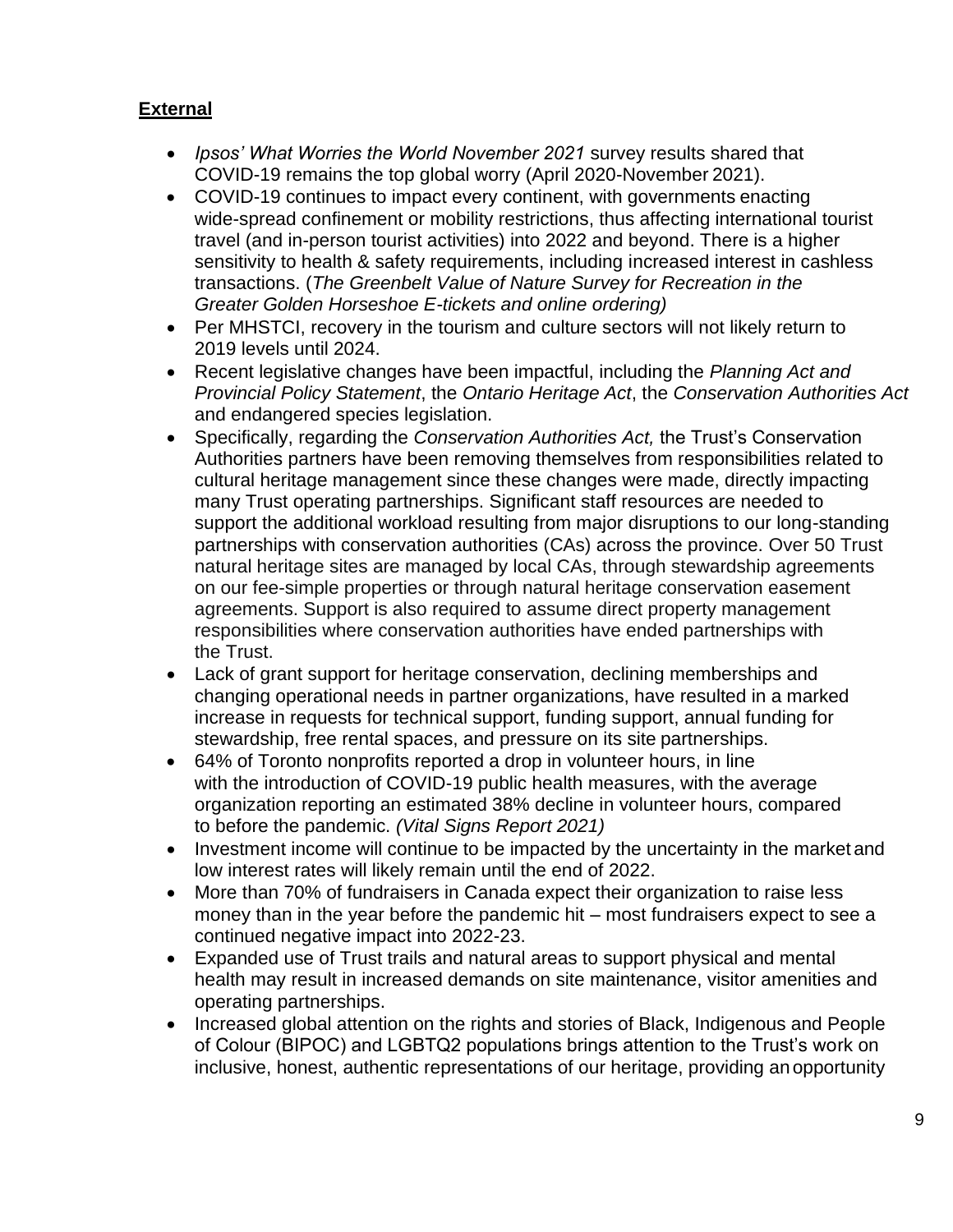for leadership in the sector. This leadership is seen in the Trust's *'Expanding the Narrative'* work, increased focus on organizational diversity and anti-racism efforts.

- According to *Phoenix Logistics* and its *December 2021 COVID-19 Supply Chain/ Logistics Industry Update,* supply chain challenges will linger into mid-late 2022. COVID-19 continues to create labour shortages, port backlogs, and from a capital program perspective, inventory shortages and capacity crunches. These lingering impacts are causing higher construction costs and delayed construction project delivery.
- In its written brief to the House of Commons Standing Committee on Canadian Heritage in support of its *Study of the Challenges to Art, Culture, Heritage and Sport Sectors caused by COVID-19,* the *Canadian Museums Association* made four recommendations to respond to COVID-19 challenges to museums across Canada, including: prioritize the renewal of the national museum policy; provide additional pandemic relief to the sector; increase federal funding to museums; and, recognize the tremendous benefits that museums bring to the economy and society.

# **KEY DELIVERABLES**

<span id="page-11-0"></span>The Trust's Key Deliverables follow the five strategic themes which were developed for the 2020-2023 Strategic Plan. Our Key Deliverables fulfill five goals, including:

- 1. Finding creative new ways to deliver the mandate in the current context.
- 2. Contributing to the Trust's business lines.
- 3. Supporting the recovery and stability of the sector.
- 4. Contributing to tourism recovery.
- 5. Supporting the double bottom line of cultural and economic impact.

# **Strategic Theme #1: Lead**

- Provide leadership in the areas of archaeology, cultural and natural heritage conservation.
- Lead inclusive partnerships that support community conservation and tourism.
- Invest strategically, helping to stabilize the Trust's operating partnerships and to ensure their viability in the long-term.
- Build relationships with Indigenous communities to support the protection and celebration of Indigenous heritage and promote understanding among all Ontarians.
- Support the government's commitment to protect and commemorate Residential School burial areas in Ontario. Consult with the Ministry of Indigenous Affairs and Indigenous Communities in the design of a program to mark burial areas at 18 Residential Schools.
- Invest in anti-racism programming and work with the Black community and Indigenous communities; address older provincial plaques that include outdated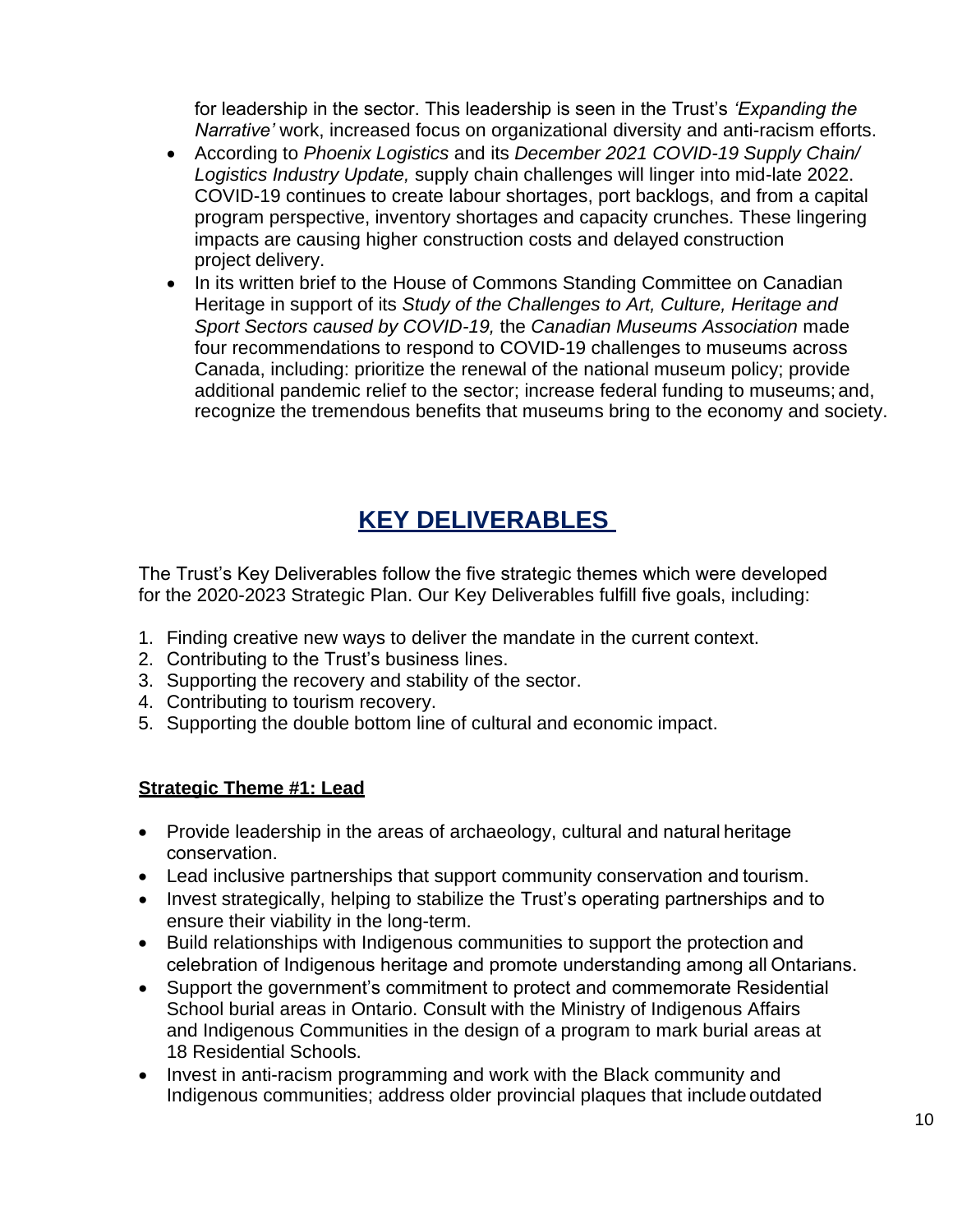language and terminology. Continue to work with partners to meet the needs of communities and fulfil our mandate.

- Demonstrate the Trust's leadership role as a centre for heritage information and and and workshops, contribute to conferences and workshops, collaborate with partner agencies on delivery of government priorities.
- Showcase heritage as an investment in the province's communities and cultural expression.
- Leverage OHT programs, services and spaces to support the continued recovery of the tourism, heritage and live theatre sectors.
- Support the double bottom line of strong economic growth and a resilient cultural fabric that reflects the diversity and strength of Ontario's communities

# **Strategic Theme #2: Conserve**

- Actively conserve and steward lands, cultural landscapes and cultural resources.
- Demonstrate an ongoing commitment to investing in conservation and begin implementation of the Strategic Acquisitions Plan. Identify and implement Year 1 priorities. Implement natural heritage priority projects to ensure conservation of the Ellis property, the Devil's Monument and Cheltenham Badlands.
- Review and develop options for Indigenous Protected and Conserved Areas (IPCAs), working with Indigenous partners.
- Conserve, manage and present the Trust's cultural and archaeological collections and holdings. Continue roll-out of the On-line Public Access Catalogue (OPAC).
- Focus on the capital program through strategic capital investments that ensure conservation, address public health & safety, and support commercial viability and sustainability.
- Utilize new models for property stewardship and make strategic investments to stabilize stewardship and operating partnerships.
- Expand property information gathering and the use of technology in management of Trust-protected lands, including GIS, Natural Heritage Information, building condition assessments and an asset management system.
- Work with Conservation Authorities partners on issues related to the management of Trust properties, helping to mitigate potential negative impacts on many Trust operating partnerships.
- Continue to work with Indigenous communities for the protection of sacred lands  and culturally significant places: Nochemowenaing and Cahiague.
- Commemorate the gravesite of former Premier William Davis in cooperation with the family, the cemetery board and other appropriate stakeholders.

# **Strategic Theme #3: Educate**

- Promote local tourism and educate the public on the province's heritage.
- Introduce a new hybrid model for Doors Open Ontario, maximizing the impact of in-person events enhanced with digital programming. Increase public access to sites in remote communities.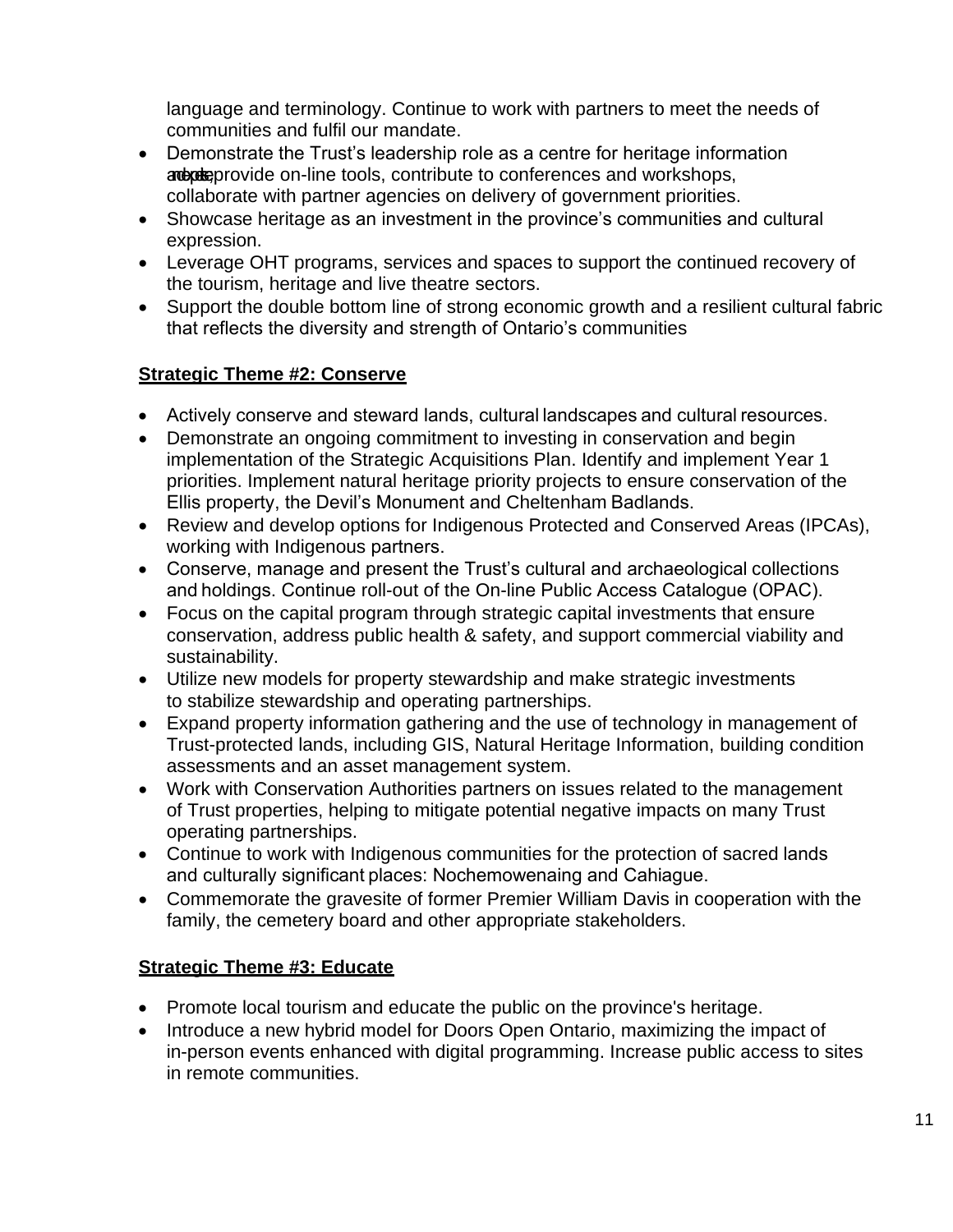- Provide opportunities for Indigenous and racialized communities to tell their stories through publications, provincial plaques and online exhibits.
- Work with the Moose Cree Nation on renewed interpretation of sites on Moose Factory Island.
- Host a conservation symposium or lecture.
- Expand the narrative of Ontario's heritage and facilitate a sharing of perspectives through public programming and the development of additional onlineresources.
- Utilize the Trust's geographically diverse sites, respected programs, informational websites and impactful social media channels to deliver the interpretive theme for 2022.
- Continue to modernize museums and public programming through digital delivery to serve post-pandemic audiences; broaden the reach and expand public access and engagement.
- Complete curation of an on-line exhibit on Ontario's military history.
- Develop enhanced visitor amenities for natural areas, including trails, signage and interpretation to support new models for public use.
- Support mentoring, youth employment and partnerships with educational institutions; provide opportunities to support BIPOC youth in conservation.
- Deliver Year 1 of the Harvey McCue (Waubageshig) Internship for Indigenous Youth; continue promotion and fundraising to support the program.

# **Strategic Theme #4: Inspire**

- Showcase the uniqueness and diversity of the province's tangible and intangible Heritage through inclusive, authentic and innovative programming.
- Enhance existing partnerships, and build new ones, to invest in community conservation.
- Engage returning audiences, markets and partnerships for the Elgin and Winter Garden (EWG) and celebrate the EWG as a vibrant cultural asset.
- Improve the user experience to grow the Trust's brand and online presence.
- Safely showcase the Ontario Heritage Trust's unique and rich heritage assets to visitors.
- Secure ongoing funding and support for the EWG; the Doris McCarthy Artist-in-Residence Program; Doors Open Ontario; the Youth Strategy; the annual conservation lecture; and the Cheltenham Badlands.

# **Strategic Theme #5: Excel**

- Demonstrate high standards and best practices of good governance, transparency and accountability.
- Align and maximize resources to deliver the best outcomes.
- Cultivate innovative opportunities that address post-pandemic pressures, such as the sustainability of site partnerships and the creation of new operating models for Trust properties
- Broaden the revenue base through all channels; identify and implement strategies to reduce the deficit through the pandemic recovery periods.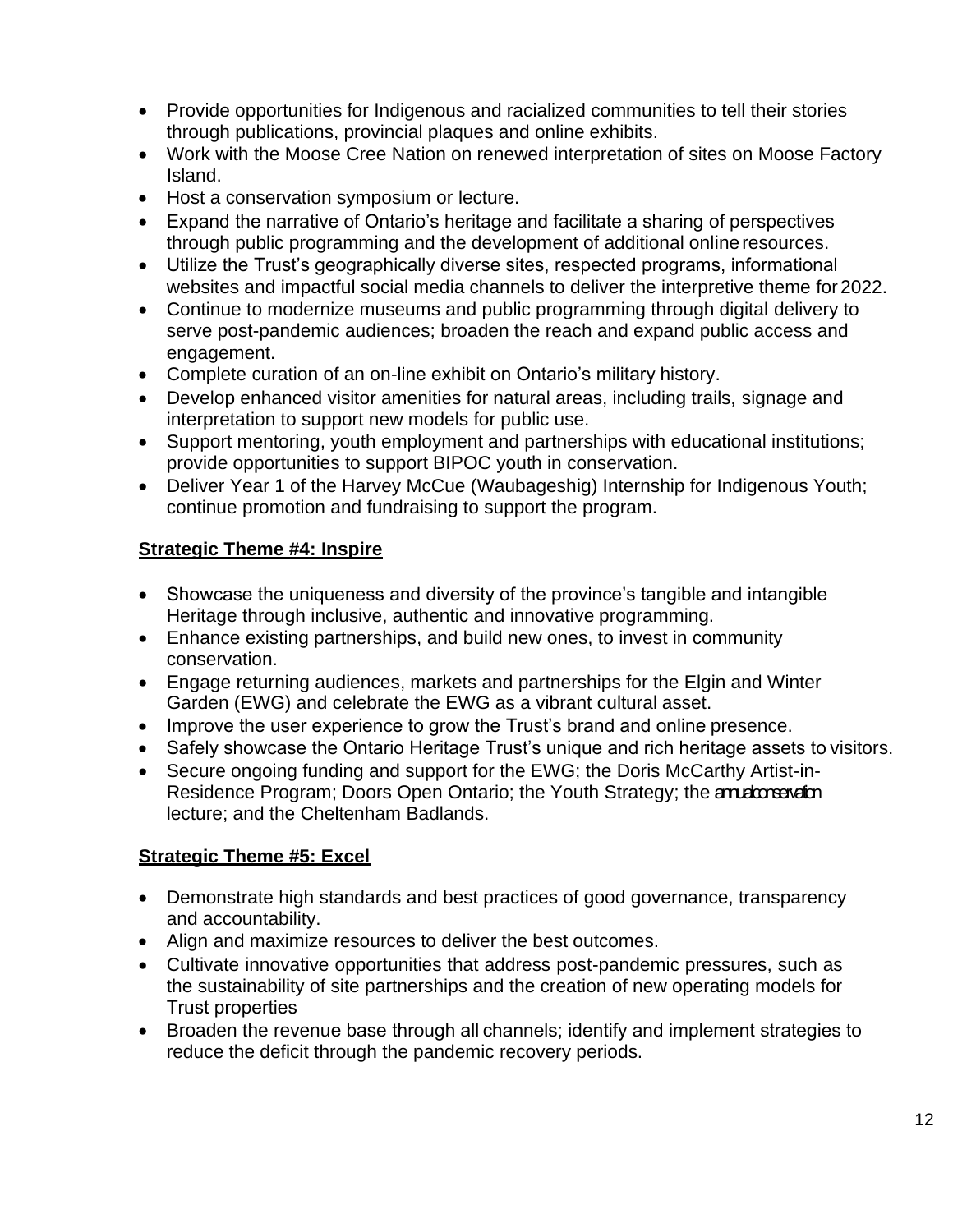- Build back towards the previous level of 65% self-generated revenue through business development, heritage venues and film, leases, grants, sponsorships, naming rights and donations.
- Develop and implement a robust strategy for corporate sponsorship, philanthropic foundations and individual giving; leverage the important role of the Board of Directors in supporting fundraising.
- Invest in post-pandemic business development opportunities, including the EWG and leased properties.
- Act in the best interests of Ontarians by being efficient, effective, and providing value for money to taxpayers. This includes the areas of competitiveness, sustainability and expenditure management; transparency and accountability; risk management; workforce management; data collection; digital delivery and customer service.
- Meet the requirements of the Accessibility for Ontarians with Disabilities Act (AODA).
- Implement life-cycle replacement and the upgrade of systems.

# **SUMMARY**

- Deliver a province-wide capital program to support conservation.
- Prepare conservation strategies and undertake restoration work; invest in conservation and interpretive projects to sustain existing and create new partnerships at cultural and natural heritage properties.
- Promote public awareness of, and access to, OHT natural areas and trails to promote physical and mental health.
- Continue roll-out of the "Expanding the Narrative" initiative to identify and showcase opportunities for inclusive commemoration, interpretation and land protection.
- Strategically provide support to in-person and new hybrid tourism activities at Trust sites & through Doors Open Ontario.
- Modernize educational and public programming through digital delivery to serve postpandemic audiences; make strategic investments (time, resources and funding) to ensure the viability and stability of Trust operating and program partnerships.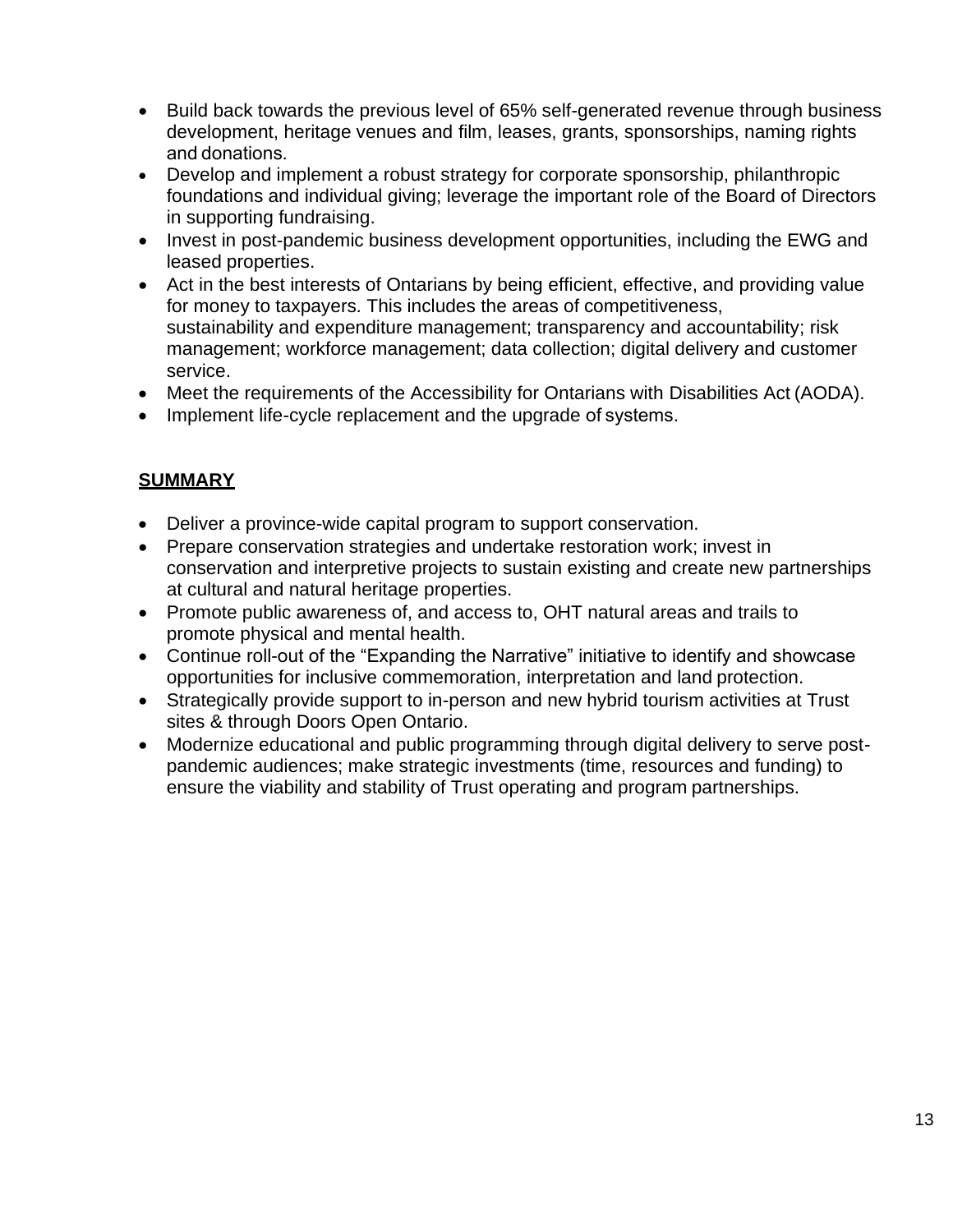# **OVERVIEW OF PROGRAMS AND ACTIVITIES**

#### <span id="page-15-0"></span>**Current Programs**

The Trust's programs and activities are core to the delivery of the Trust's mandate supporting conservation and providing public programming in communities across Ontario, building community pride, supporting tourism, education and recreation, and building community capacity for conservation. Through the hybrid delivery of programs through in-person and digital models, the Trust will continue to expand its programming, reaching new audiences, and improving accessibility for Ontarians.

On a yearly basis, the Trust conducts an extensive internal review to ensure a strong alignment of all activities with our mandate and to ensure that the delivery of our programs are focused, innovative, integrated and cost-effective, and provide important services and benefits to the province.

The Trust works provincewide, in urban centres, rural and remote areas, in collaboration with public and private sector partners. These partnerships help to leverage the Trust's work and the province's investment in conservation.

#### **A. Conservation and Stewardship**

The Trust protects Ontario's significant heritage places holistically. The Trust's conservation and stewardship activities are designed to support communities across Ontario, contribute to the sustainability of heritage sites, to reflect the diversity of places and people, and to demonstrate excellence and best practices in conservation.

The Trust's Integrated Conservation Approach is designed to protect the complex layering of history and the ways it is represented in our communities, to recognize and support the intersection and interplay of all forms of heritage. The Trust has seven heritage interests defined in its statute that are applied in an integrated way – historical, architectural, archaeological, recreational, esthetic, natural and scenic. This range of interests allows us to look beyond the built form to conserve cultural landscapes, natural areas, trails and biodiversity. When seen as a whole, the property portfolio tells interesting stories about the province's complex history, and detailed analysis has helped us to understand the typologies that are underrepresented and the gaps in our provincewide holdings.

We will be working in the months ahead to open conversations with new and existing partners, to broaden the circle with cultural communities and Indigenous people, to build out a strategy to address these gaps, identify new collaborations and find new paths to conservation.

The Trust works with governments, Indigenous communities, conservation authorities, land trusts, heritage and cultural organizations and private landowners to ensure the stewardship of its lands and easements, providing vital community relationships and vibrant local participation - over 90% of the Trust's properties are managed with partners.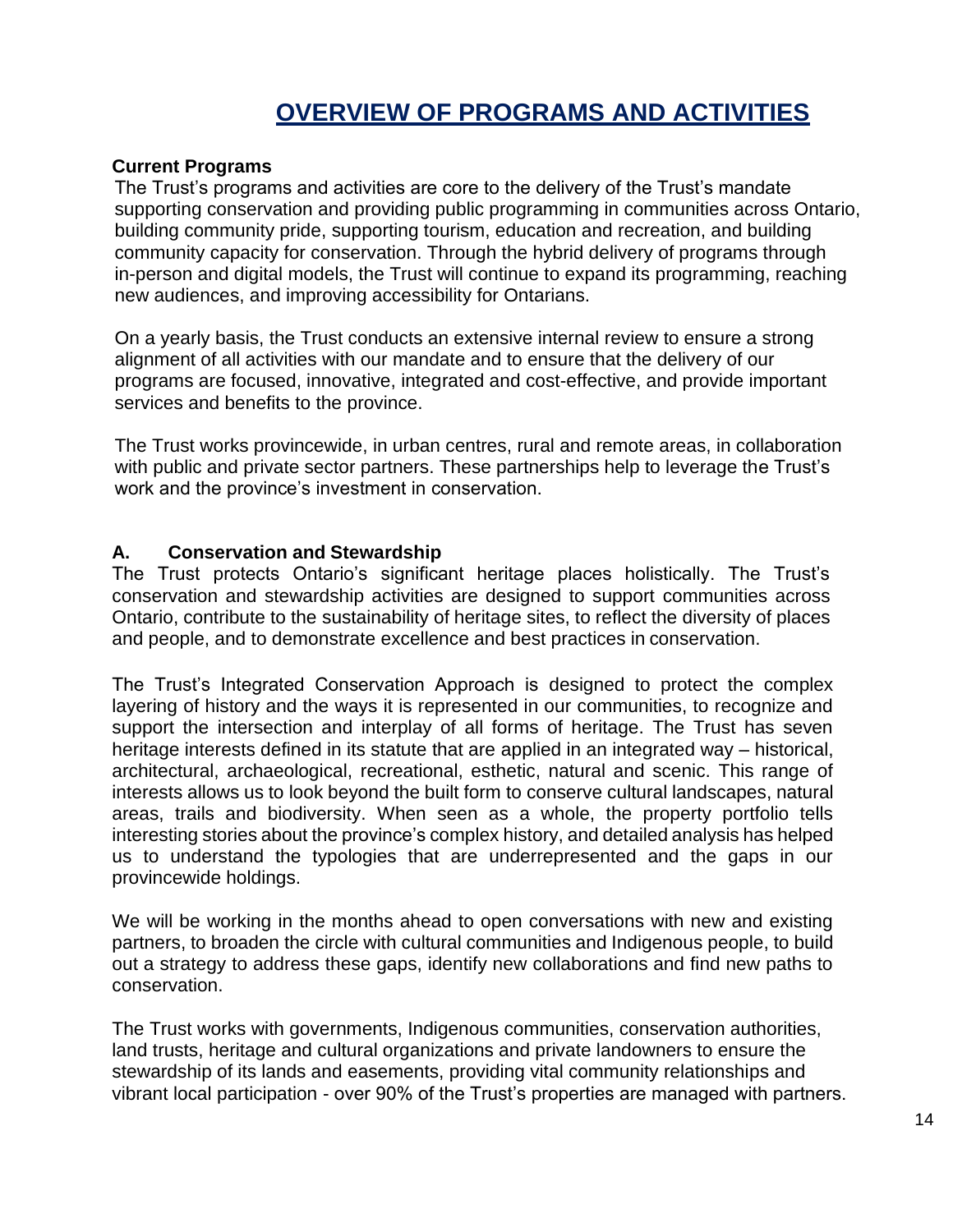# *Conservation of Heritage Properties – 200 Owned Sites*

Under the *Ontario Heritage Act, R.S.O. 1990*, the Trust is mandated to conserve properties of historical, architectural, archaeological, recreational, aesthetic, natural and scenic interest for the benefit of the people of Ontario.

The Trust's heritage leadership role includes:

- The strategic acquisition of provincially significant cultural and natural heritage properties that are owned directly by the Trust on behalf of the Crown.
- The Trust and its partners support active outdoor recreation, tourism and learning about heritage by stewarding hundreds of kilometres of public trails, including the Bruce Trail, located on the agency's natural heritage lands.
- The Trust protects 170 registered archaeological sites that are located on properties owned by the Trust or protected by Trust conservation easements. Often, these lands are environmentally sensitive and possess natural heritage value.

#### *2020-21 Major Capital Projects*

The 2020-21 capital program totals \$3.33M at various Trust-owned sites, contributing significantly to the pandemic economy, and supporting tourism and revenue-generating sites across Ontario.

#### *Conservation Easements – 281 Easement Properties in 110 municipalities*

The Trust holds conservation easements on 199 cultural heritage and 82 natural heritage properties in 110 municipalities across the province. An easement is a legal agreement between the heritage property owner and the Trust that is registered on the title of a property. It establishes mutually accepted conditions that will ensure the conservation of a heritage property in perpetuity without the Trust owning the property.

#### *Strengthening Community Conservation*

The Trust is recognized for its expertise in conservation. It assists communities and community organizations by providing education and technical advice on the conservation of Ontario's heritage, building local awareness and capacity for heritage planning, promoting a cultural landscape approach to conservation, and facilitating conservation solutions in communities across the province. The Trust adds value to, and leverages, its partnerships with property owners and communities, finding innovative and cost-effective conservation solutions.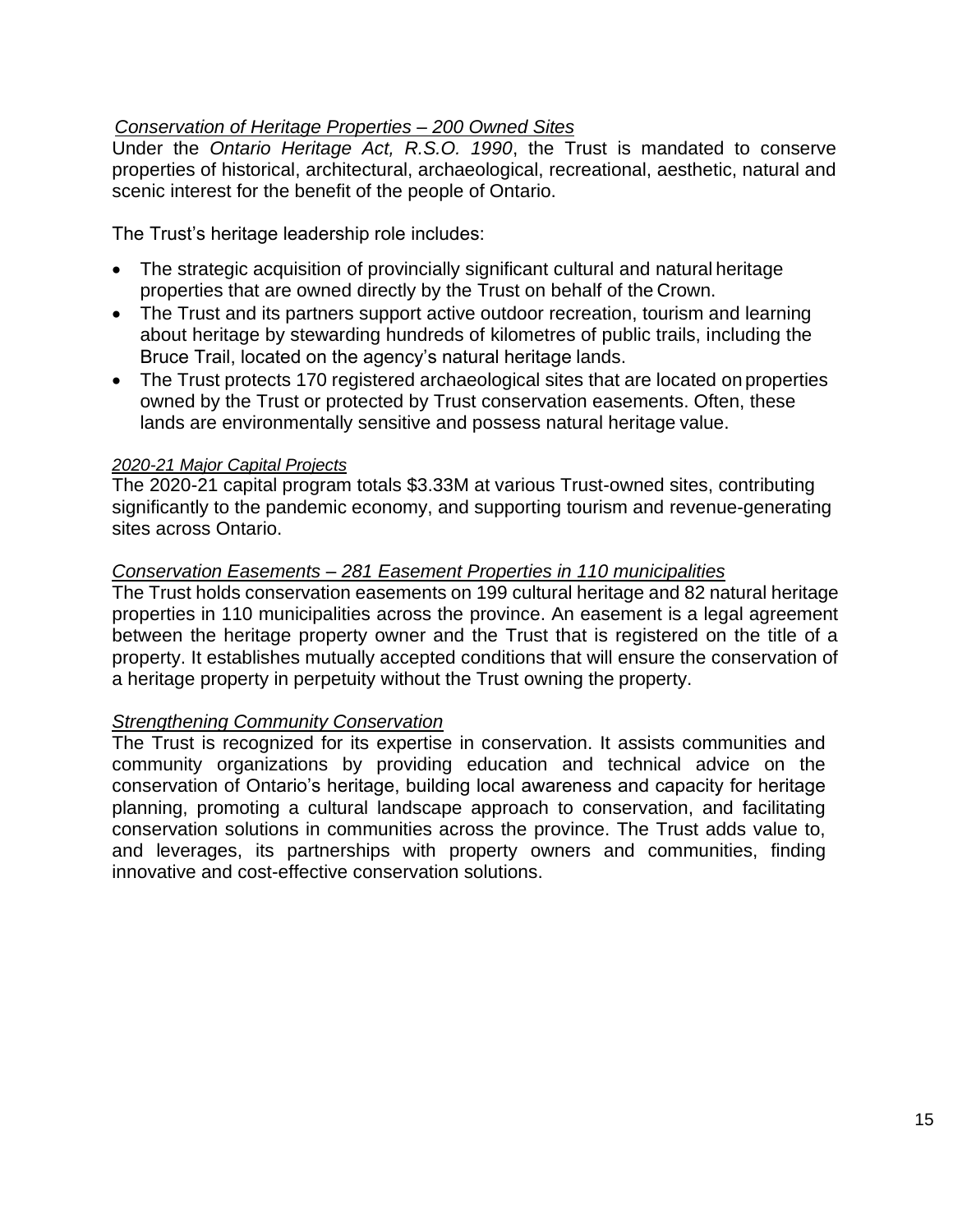The *Ontario Heritage Act* Register is an example of one of the Trust's conservation tools that strengthens community conservation. The OHA Register, available online, serves many purposes, most important of which is to provide a public database of all properties designated under the *Ontario Heritage Act*.

Other examples of the Trust's conservation tools available on its website include the Places of Worship Inventory and Tools for conservation.

#### *Workshops, Training and Technical Advice*

The Trust provides technical advice, assistance and best-practice models of conservation, interpretation and adaptive reuse to strengthen community capacity for conservation.

- The Trust has strong partnerships with universities/educational programs across Ontario, including the: Algonquin College; Queens Conservation Program; Ryerson University: Fleming College; University of Toronto; University of Toronto-Mississauga; University of Western Ontario; Willowbank School of Restoration Arts; and York University. These educational opportunities support community groups, members of the public, heritage organizations, professional associations and post-secondary educational institutions.
- Trust staff annually support professional conferences with planning assistance and as speakers. These include the: the Canadian Association of Heritage Professionals; Latornell Conservation Conference; National Trust for Canada; the Ontario Archaeological Society; Ontario Heritage Conference; Ontario Land Trust Alliance; the Willowbank School ofRestoration Arts; and many others.

#### **B. Public Education and Awareness**

The Trust provides a coordinated and cohesive program of interpretation shaped through strategic and ongoing creative planning. The Interpretive Plan integrates programs and products, focuses resources, branding and marketing, and assists in securing funding support from grants and sponsors. The Trust uses a range of tools to deliver its interpretive program. These include provincial plaques, exhibits at museum sites, publications like *Heritage Mat*te*rs More* and *Heritage Matters*, online exhibits and resources, Doors Open Ontario, Heritage Week programming, lectures and dialogues, and presentations at workshops. The perspectives and contributions of a broad rangeof partners and communities are sought to ensure a balanced, inclusive and objective narrative on Ontario's heritage.

In recent years, the Trust has designed and delivered several initiatives that explore Ontario's diverse heritage:

- International Year for People of African Descent (2011)
- 50th Anniversary of the Ontario Human Rights Code (2012)
- Ontario's Artistic and Theatrical Heritage (2013)
- Ontario's Sport Heritage (2015)
- 400 Years of French Presence in Ontario (2015-2016)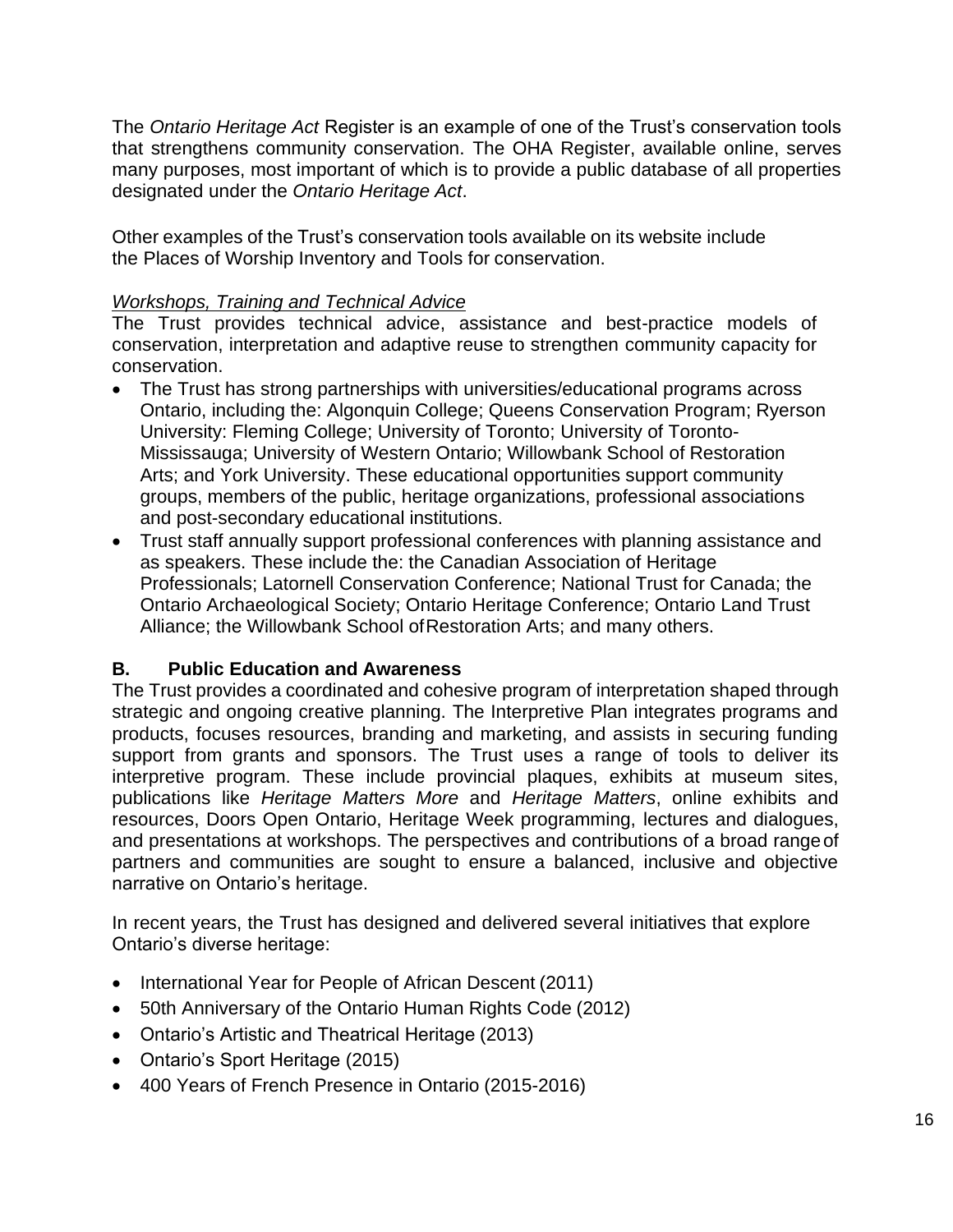- Medical Science and Innovation (2016)
- Ontario 150 *MyOntario*  A vision over time (2017)
- Women's Suffrage (2018)
- Communication (2019)
- Celebrating Community (2020)
- The Environment (2021)

#### Interpretive Plan

The Interpretive Plan provides a framework for an annual interpretive theme and relevant key commemorations to guide existing programming and special initiatives. The Interpretive Plan focuses the Trust's work on the following interpretive themes and key commemorations for upcoming years. In 2021, the Trust's interpretive theme is the Environment.

| <b>Year/Interpretive</b><br><b>Theme</b> | <b>Key Commemorations</b>                                                                           |
|------------------------------------------|-----------------------------------------------------------------------------------------------------|
| 2022 - Design                            | 40 <sup>th</sup> anniversary of the Canadian Charter of Rights and<br>Freedoms.                     |
|                                          | 70th anniversary of Her Majesty Queen Elizabeth II's<br>accession to the Throne (Platinum Jubilee). |
| 2023 - Food                              | 100 <sup>th</sup> anniversary of The Williams Treaties (1923)                                       |

The Trust's themes and commemorations are explored through a variety of programs, including:

#### *Attractions*

The Trust owns and stewards several museums, historical sites, trail systems and natural areas in various communities across Ontario, most of which are operated in partnership with local groups.

The goals of Trust Museum sites include educational and community programming; conservation of the museum buildings; conservation of cultural and archaeological artifacts; visitor access; historical research; and interpretation and commemoration. Some of the Trust's most popular sites are part of conservation areas, provincial and regional parks as well as major trail networks that draw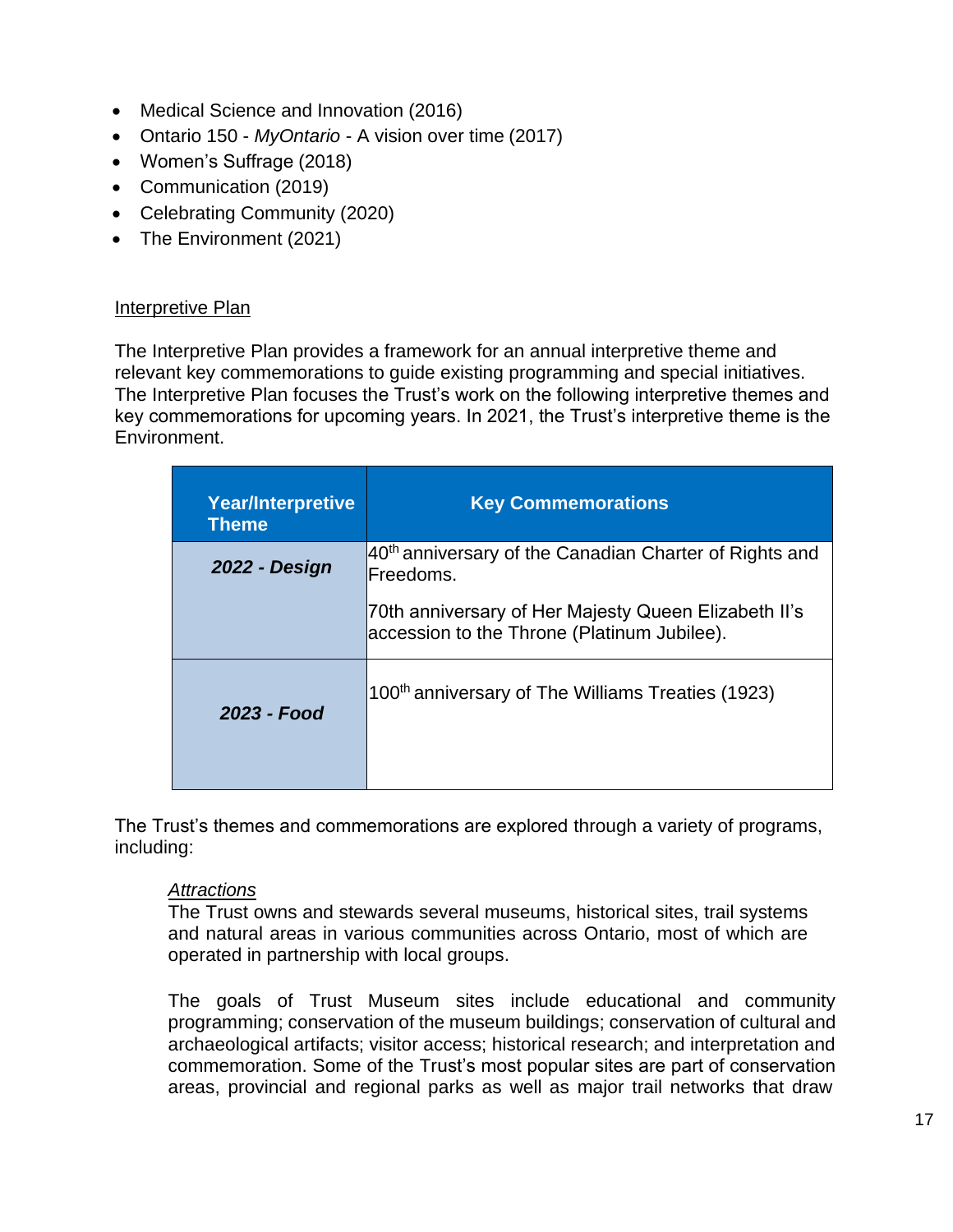visitors for ecotourism, recreation and wildlife viewing.

#### *Doors Open Ontario*

Doors Open Ontario is an annual, provincewide cultural heritage tourism program. The Trust launched Doors Open Ontario in 2002 to create access, awareness and excitement about the province's heritage. Doors Open events are held on weekends between April and October, providing an opportunity for people to access heritage sites in communities across the province, to boost tourism, to promote the importance of heritage, and to encourage people to take an active role in heritage conservation.

The program fosters strategic alliances among a range of community partners and attracts visitors to unique cultural tourism experiences that boost local economies and encourage civic pride and volunteerism.

Doors Open Ontario 2019 featured approximately 930 participating sites in 140 communities, within 37 events. The program annually generates over \$11M in revenues for local communities. Doors Open Ontario 2019 in-person attendance was 469,058. In 2020 and 2021, the Trust responded to the pandemic by shifting to a digital format. The digital Doors Open Ontario program in 2020-21 showcased more than 330 sites in communities across Ontario, providing access to heritage culture remotely and welcoming over 212,000 virtual visitors.

#### *Heritage Matters*

Heritage Matters is the Trust's flagship publication. Each issue of Heritage Matters tells Ontario's stories – with articles about conservation efforts and partnerships, as well as articles about our shared past. Issues are designed to provide diverse perspectives and are themed in alignment with the interpretive plan and conservation objectives. In 2019, Heritage Matters moved to a digital-only format and Heritage Matters…more was added as a monthly interpretive and educational tool.

#### *Heritage Week*

The Trust leads Heritage Week on behalf of the province. Heritage Week, the third week of February, is an annual opportunity to celebrate heritage in communities across Ontario. During Heritage Week, the Trust holds its annual Lieutenant Governor's Ontario Heritage Awards presentation ceremony in partnership with the Lieutenant Governor of Ontario.

#### *Provincial Plaques*

The Trust has researched, developed and unveiled 1,285 provincial plaques since 1956. The program commemorates people, places and events of provincial significance and marks major moments of change, achievement, historical significance and popular culture. The Trust works with local community organizations, Indigenous communities, government and corporate partners in urban centres and rural areas to develop these plaques.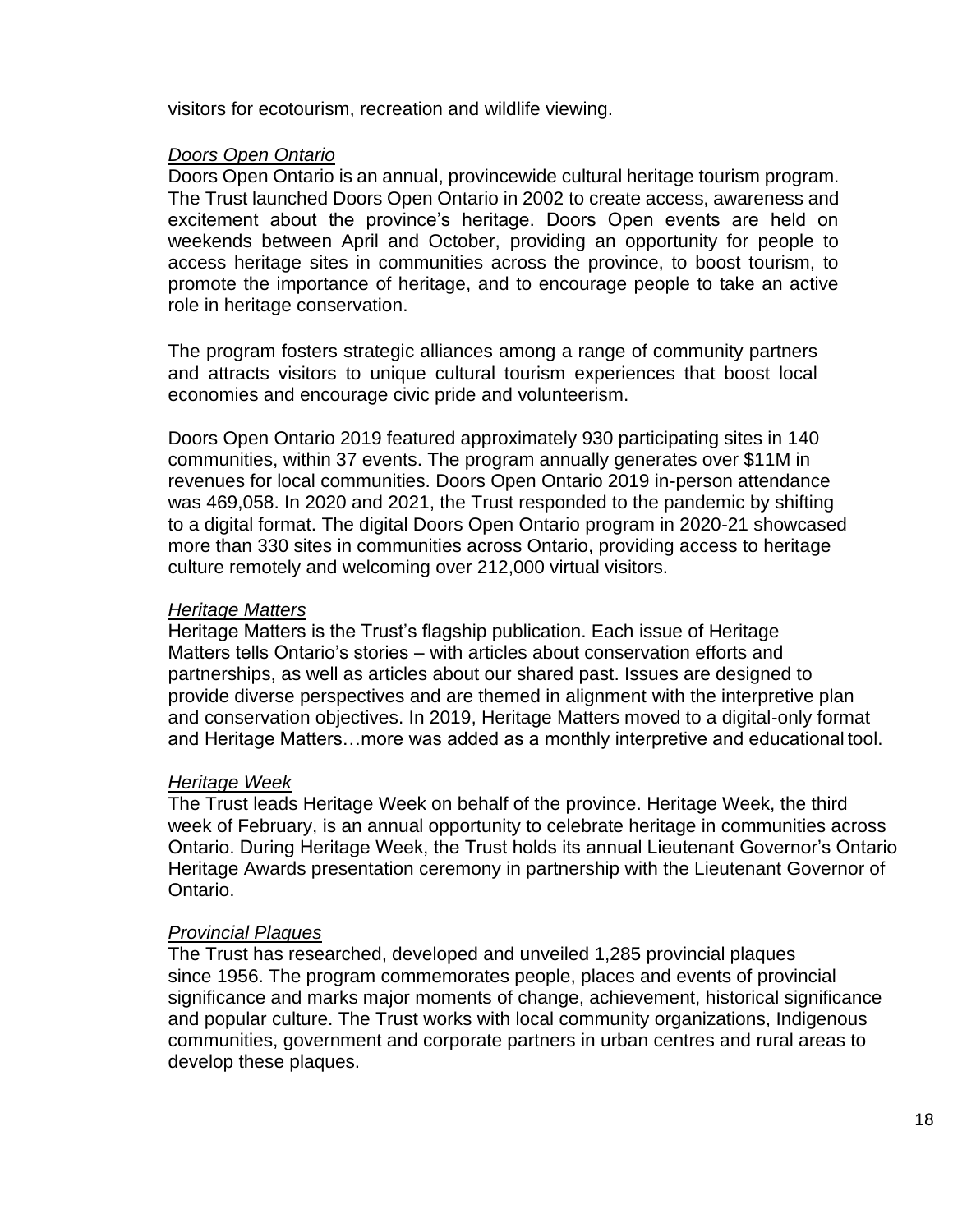Recently the Trust reviewed its provincial plaques and confirmed that a number of the plaques, particularly those created in the program's early years, contain content that is outdated, incomplete and inaccurate, that use language that is inappropriate, that exclude whole segments of our history. Work is underway to address these plaques, recognizing that it will take several years.

The Trust continues to update the interpretive approach to this major public commemoration activity, to find new ways to engage Ontarians, to bring awareness to the province's history. The work ahead will consider whose history is being told. We will look at gender, Indigenous communities, people of colour and the economically disenfranchised, and others whose stories have been overlooked or intentionally omitted from the discussion.

#### *Annual Lecture*

Our annual Heritage Matters Live lecture provides a platform for thought-provoking individuals to challenge our perspectives and offer their insights. 2017 featured cultural anthropologist and National Geographic Explorer-in-Residence, Wade Davis; 2018 welcomed internationally renowned Indigenous artist Kent Monkman, discussing Decolonizing Art History; 2019 focused on the intersection of community, culture, place and economy with urban planner, Joe Berridge, in London, Ontario. In 2020-21, the Trust's annual lecture featured a conversation with Esi Edugyan, author of *Washington Black*, hosted virtually at Uncle Tom's Cabin Historic Site. In 2021-22, the Trust's lecture featured Edward Burtynsky discussing *Anthropocene: The Human Epoch*. By selecting high-profile speakers from diverse professional backgrounds, the Trust is attracting new audiences. This event is supported through ticket sales and sponsorships.

#### *Lieutenant Governor's Ontario Heritage Awards*

The Lieutenant Governor's Ontario Heritage Awards, administered by the Trust, recognizes exceptional contributions to heritage conservation, environmental sustainability and biodiversity, and cultural and natural heritage. These juried awards are presented annually and are given for Youth Achievement, Lifetime Achievement, Community Leadership and Excellence in Conservation. The program celebrates individuals and exceptional projects from communities across Ontario. In 2019, the Trust added the *Thomas Symons Award for Commitment to Conservation* as an annual award.

#### *Doris McCarthy Artist-in-Residence Program*

In September 2014, the Trust launched the Doris McCarthy Artist-in-Residence Program at Fool's Paradise (Toronto), the former home and studio of Canadian artist Doris McCarthy. The centre is open to professional visual artists, musicians and writers for short-term residencies to live at and work on their creative disciplines. Applications are reviewed by an expert advisory panel. Going into its seventh year in 2021, the program has drawn nationally and internationally renowned artists and significant media coverage. The program is sponsored by the RBC Foundation.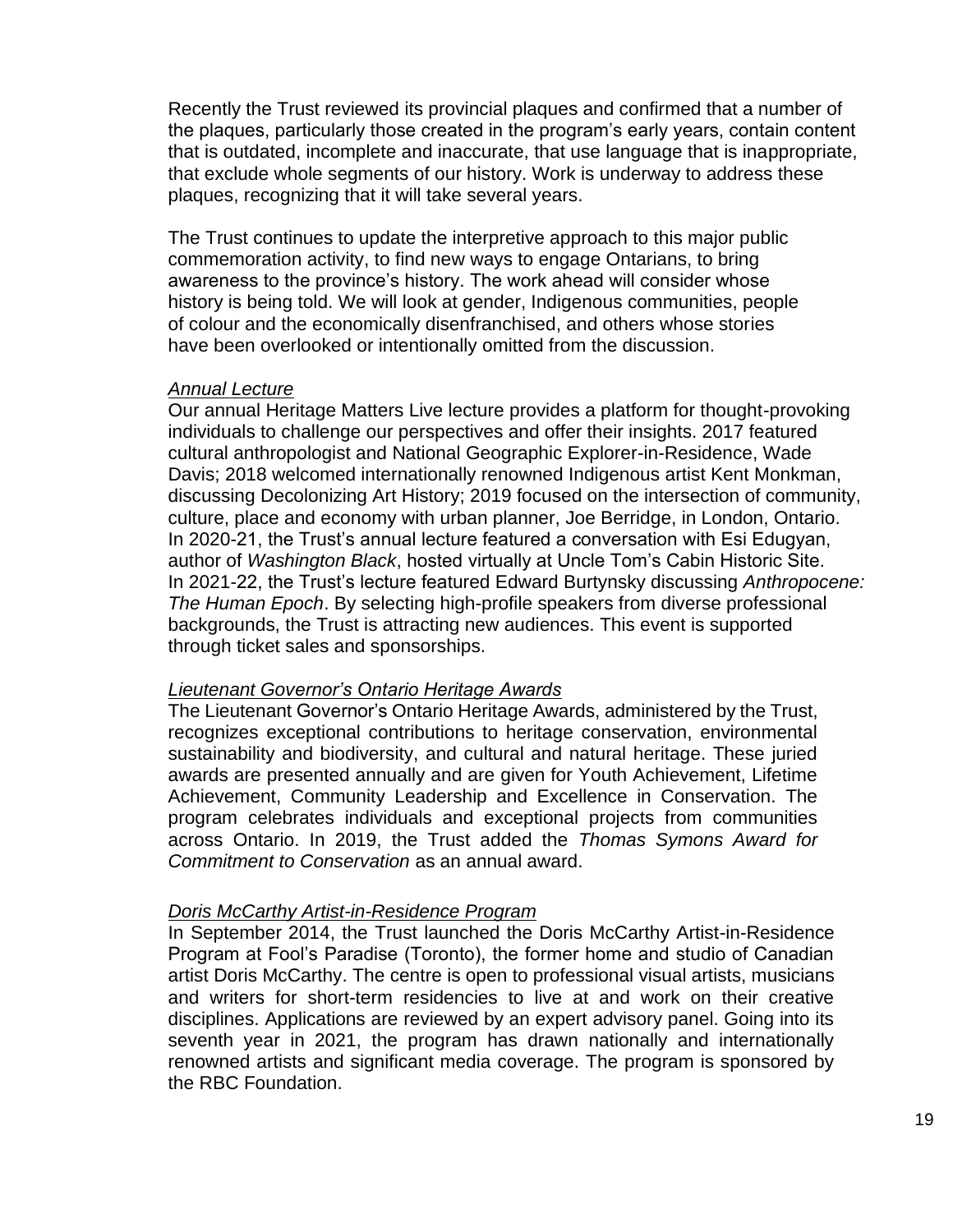#### *Digital Enterprise*

The Trust is creating a digital environment and using digital technologies to transform how the Trust connects with its audiences and creates value. This is especially important to providing access to programs during the pandemic. The Trust has made great strides in providing digital access and sharing digital programming to the public.

Significant investments, however, are required to upgrade the technology to continue to transform the Trust's business.

#### **C. Business Centres**

Creative adaptive reuse of Trust sites provides excellent opportunities to share historical assets with local communities.

#### *Lease Rental and License Agreements*

The Trust has 34 lease agreements with businesses not-for-profits and individuals in communities across Ontario. Approximately 10% of the total revenue is derived from these leases to support the Trust's key operations and initiatives. License agreements share historical sites with local communities, with partners participating in their care and interpretation.

#### *Heritage Venues and Filming*

In recent years, distinctive Toronto heritage venues have been promoted as unique, first-class facilities for meetings, weddings, corporate and special events. In addition to sharing these historical sites through adaptive reuse, revenues generated support the Trust's conservation and stewardship work. Further, Trust sites particularly those in or around the Toronto area (Ontario Heritage Centre, Enoch Turner Schoolhouse, Elgin and Winter Garden Theatre Centre and Scotsdale Farm), have successfully attracted filming activity. With approximately 6% of total revenue contribution, it is a support for core programs and conservation activities.

#### *Elgin and Winter Garden Theatre Centre (EWG)*

The EWG is a premiere example of the Trust's mandate at work, with approximately 20% of the Trust's total revenue coming from this Centre. The Centre's operations include:

- Conserving, stewarding and interpreting this unique national historical landmark, which is the last double-decker theatre operating in the world
- Undertaking sensitive adaptations to ensure continued use as safe, viable and sustainable contemporary theatres, while protecting the heritage value
- Providing unique places of assembly to complement the cultural infrastructure and serve the public interest in the heart of Ontario's capital city
- Delivering programming across a variety of disciplines by leading entertainment practitioners
- Offering an official provincial government location and gathering place forthe celebration of Ontario's artists, people, achievements and history.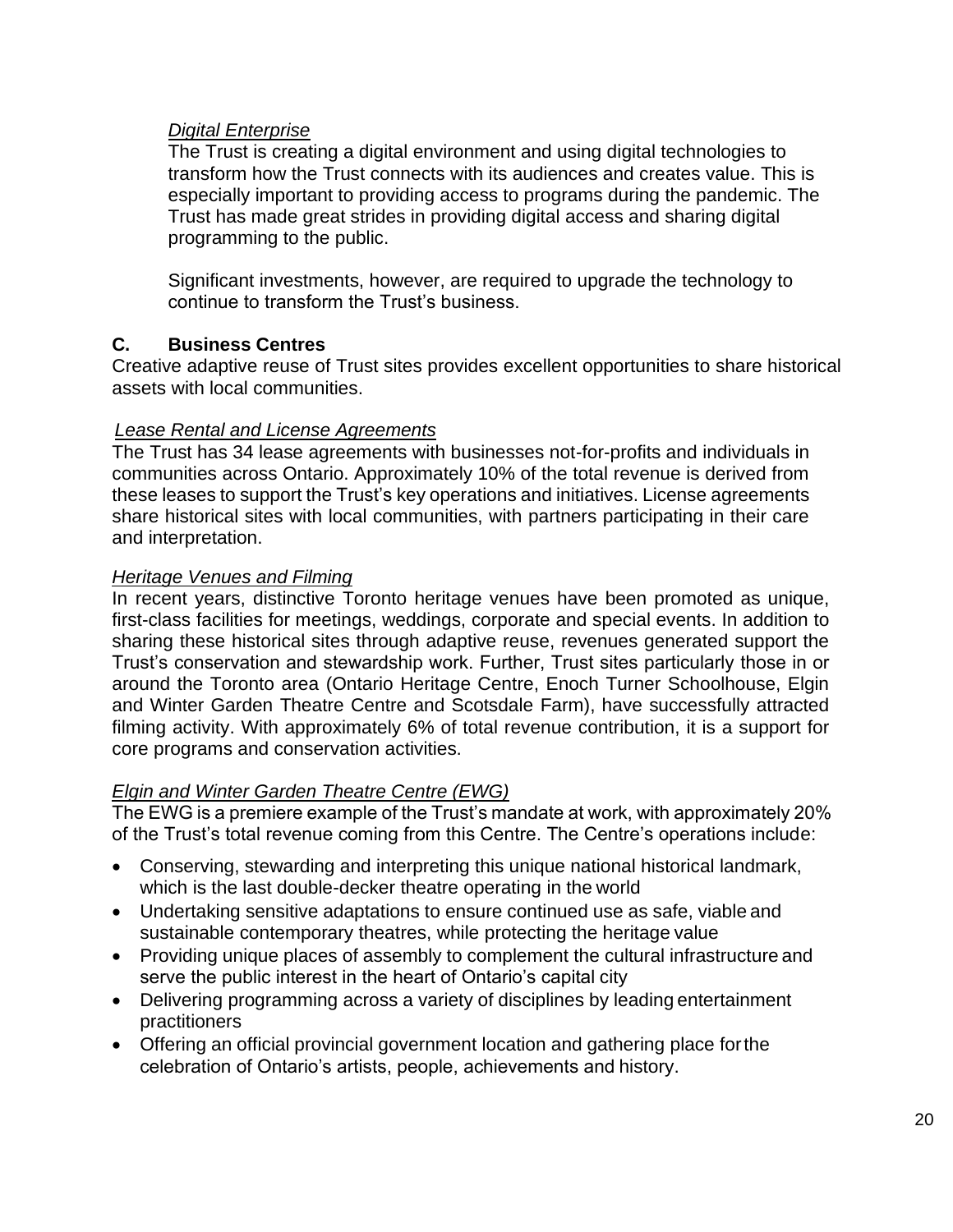The EWG hosts a broad range of theatrical performances, events, concerts, plays and festivals. The business model includes licensing of theatres, rehearsal studios and lobby spaces to provide unique places of assembly, inspiring creativity and innovation. The theatre hosts shows, performances and festivals and continues to be a venue of choice for many theatre and event producers and audiences. The Trust also offers guided and group tours of the EWG, providing insight into its history and restoration.

#### *Fundraising*

The Trust raises funds to support its core mandate from individual donors, corporate sponsors, foundations, and grants.

# Goals:

- To raise \$582K in 2022-23 by implementing a balanced, multi-tiered fundraising plan and securing diverse streams of funding from the public and private sectors in support of the Trust's mission
- Meet or exceed GF revenue of \$52K; contribute to self-generated revenues that cover 65% of Trust operating costs
- Negotiate multi-year funding agreements with sponsors and donors.

#### Objectives:

- Increase the number of individual donors and funding partners, building support for key Trust priorities;
- Expand support from corporate sponsors, philanthropic foundations and individual donors;
- Strategically build donor loyalty by stewarding Trust supporters and partners, through timely reporting, regular communication, recognition and strategic leveraging of Trust events and programs;
- Explore naming rights opportunities;
- Support the Trust's brand and public profile; and
- Leverage the important role of the Board of Directors in supporting fundraising.

To meet these objectives, the Trust will focus campaigns on individual donors, personal giving and major gifts; expand contacts through networks identified by members of the Board of Directors; and continue to expand the stewardship of individual donors; continue to secure sponsorship and grant funding for our programs and projects; and renew existing grants and create a pipeline of potential new grant connections.

The Trust will explore opportunities to make use of advertising campaigns to raise awareness and support fundraising initiatives.

The Trust will procure a consultant to evolve Case(s) for Support to complement our current fundraising initiatives, identifying consistent language and voice that captures the relevance of the Trust's work to potential donors and sponsors. The Cases for Support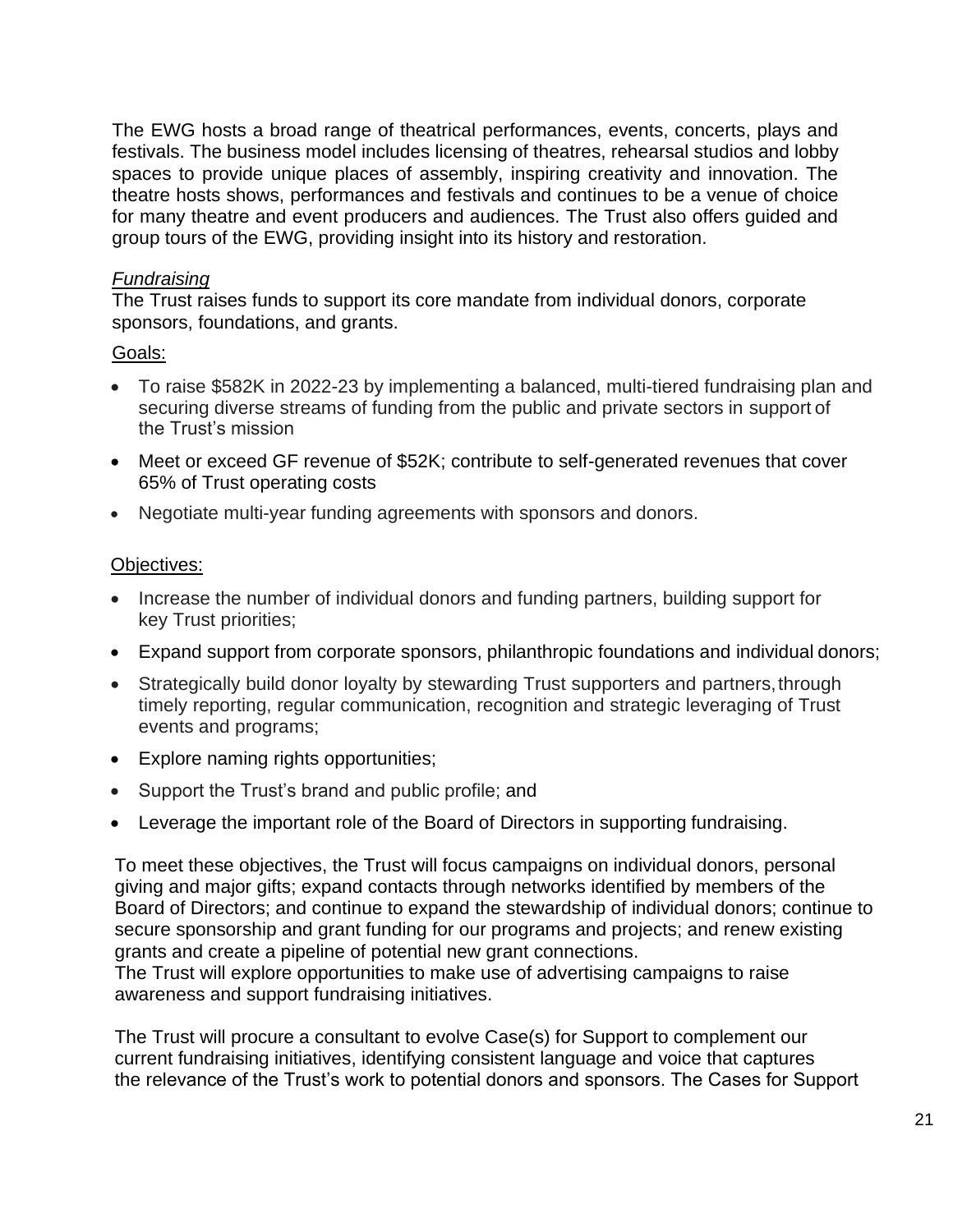process will also look at naming rights and other means of optimizing sponsorship, as well as strategies for acquisition of new individual donors.

In the longer term, the Trust will need to address widespread sector issues including donor retention and developing legacy giving opportunities.

# **D. Youth Engagement**

The Trust's Youth Program engages youth in heritage conservation in communities across the province through educational opportunities, mentoring forums and networking activities, and points of connection. The program is supported by Canada Life.

# *Mentoring/Teaching/University Partnerships*

As part of its leadership role within the heritage sector, the Trust provides experiences and mentoring support for developing professionals in the many fields related to the Trust's mandate. Youth employment through summer experience programs, internships and co-op placements have been a target initiative. The Trust has also been an active supporter of the Ontario Internship and Internationally Trained Internship programs. The Trust typically averages 25 student employment opportunities annually. The Trust partners with many universities and colleges on educational programming, including lecturing, credit- for-project courses, work placements and special research initiatives.

# *Showcasing Youth Perspectives*

The Trust often features articles written by students and award recipients in its publications and online story collections and includes former award recipients in its awards jury.

# *Young Heritage Leaders (YHL)*

The Trust's Young Heritage Leaders program celebrates youth achievement in preserving, protecting, and promoting local heritage. Since 2000, the Trust has worked with communities and schools to celebrate young volunteers for their heritage activities.

# **E. Collaborating for Conservation - Initiatives Involving Third Parties**

The Trust maintains a wide range of relationships with tenants and operating partners, conservation authorities, municipalities, federal agencies, provincial ministries and agencies, Indigenous communities, land trusts, school boards, charitable foundations, universities and historical societies and other non-government organizations. While each body requires a slightly different approach, Trust staff work closely with the parties in their portfolios by:

- Ensuring that terms are clearly set out in contracts/leases/partnership agreements
- Maintaining strong and open channels of communication
- Holding regular meetings to review and address issues
- Undertaking regular site audits to ensure optimal stewardship and program implementation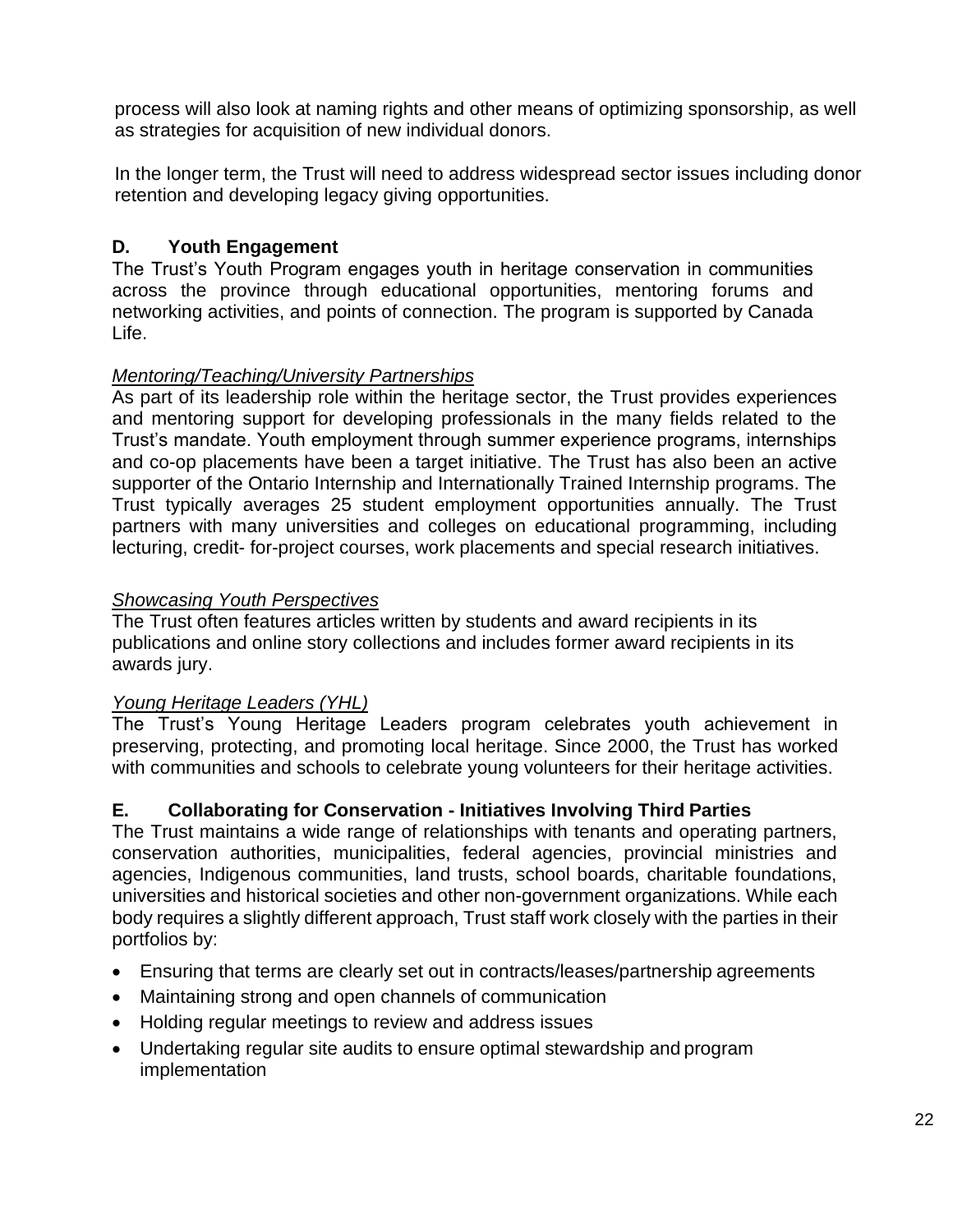The Trust's partnerships include:

- 1. 34 tenants (including not-for-profit, commercial, and residential leases)
- 2. 178 or 90% of natural and cultural sites managed with operating partners (including conservation authorities, naturalist organizations, land trusts, foundations, Ontario Parks, the Ministry of Natural Resources and Forestry, municipalities, Indigenous communities, friends' groups, ministries, educational institutions, and other non-government organizations)
- 3. 281 conservation easement property owners, which include municipalities, public bodies, not-for-profit non-governmental organizations, private for-profit corporations, and individuals
- 4. 228 municipalities with designated properties on the OHA Register

#### *Program Partners*

The Trust engages with an extensive array of partners across the province in the delivery of its programs and public activities, currently including sponsors and corporate donors, Doors Open Ontario community organizers (typically 35-45 each year), plaque program partners, educational institutions, provincial and local heritage organizations, Doris McCarthy Artist-in-Residence partner organizations, Indigenous communities, and federal, provincial, and municipal governments.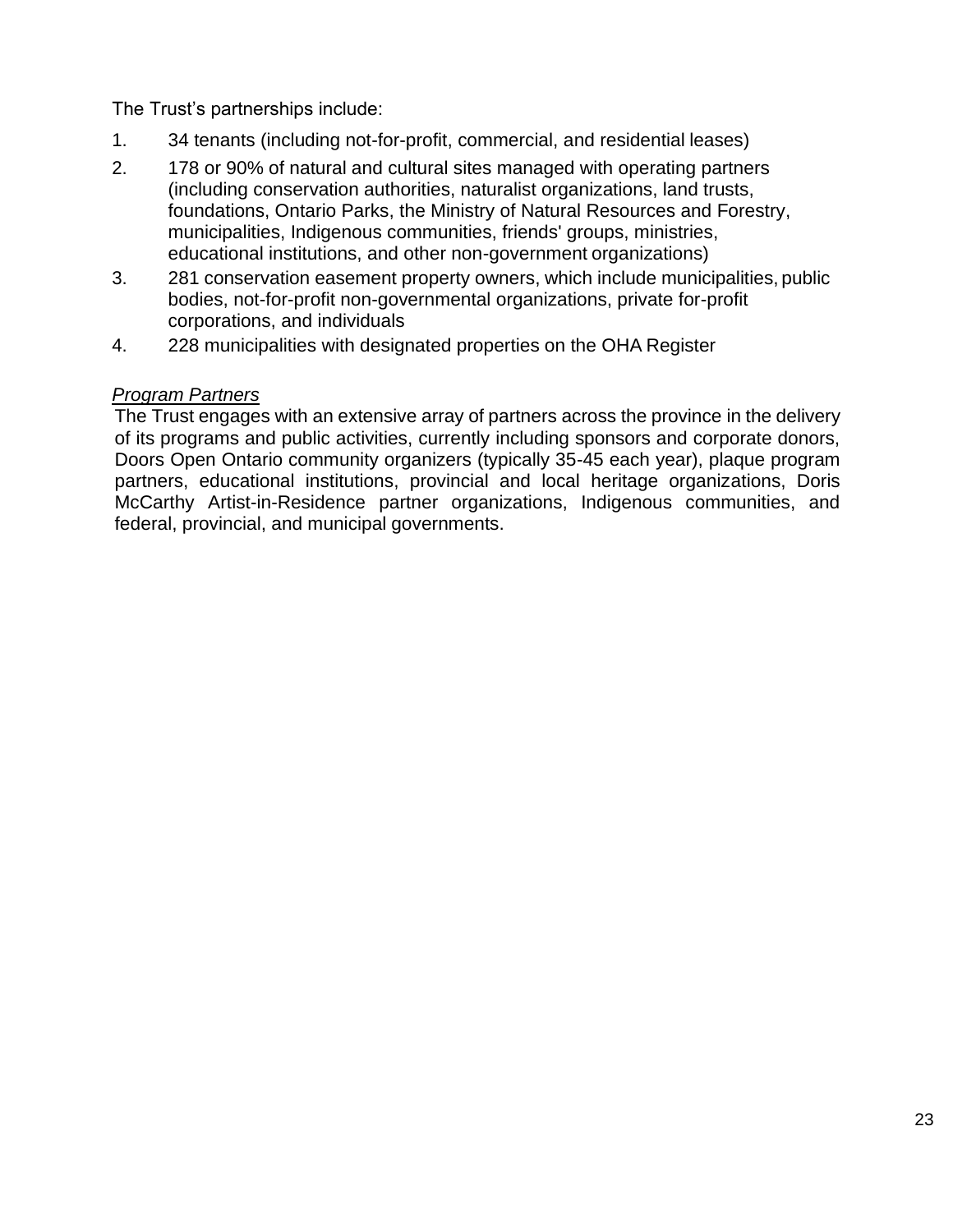| 2022-23 OHT Performance Measures Targets                                                   |                             |                           |                          |                          |                          |                          |                                        |  |
|--------------------------------------------------------------------------------------------|-----------------------------|---------------------------|--------------------------|--------------------------|--------------------------|--------------------------|----------------------------------------|--|
|                                                                                            | 2019-20<br><b>Results</b>   | 2020-21<br><b>Results</b> | 2021-22<br><b>Target</b> | 2022-23<br><b>Target</b> | 2023-24<br><b>Target</b> | 2024-25<br><b>Target</b> | Output- or<br><b>Outcome-</b><br>based |  |
| <b>Social Impacts through Participation and Engagement</b>                                 |                             |                           |                          |                          |                          |                          |                                        |  |
| <b>Celebrating Ontario through</b><br><b>Overall Site/Program</b><br><b>Participation</b>  | 1,075,050                   | 264,988                   | 150,000                  | 335,000                  | 650,000                  | 800,000                  | Output                                 |  |
| <b>Doors Open Ontario (DOO)</b>                                                            |                             |                           |                          |                          |                          |                          |                                        |  |
| <b>Event Attendance</b><br>$\bullet$<br>(virtual attendance taken<br>in 2020-21 and later) | $\blacksquare$              | 212,000<br><b>VIRTUAL</b> | 100,000                  | 110,000                  | 200,000                  | 300,000                  | Output                                 |  |
| <b>Event Attendance</b><br>$\bullet$<br>(in-person attendance)                             | 469,058<br><b>IN-PERSON</b> | 52,988                    | 50,000                   | 225,000                  | 450,000                  | 500,000                  | Output                                 |  |
| <b>Social Media Impressions</b><br>$\bullet$                                               | 4.6M                        | 4.0M                      | 5.5M                     | 6.0M                     | 6.5M                     | 7.0M                     | <b>Outcome</b>                         |  |
| <b>Website Visits</b><br>$\bullet$                                                         | 630,041                     | 501,892                   | 250,000                  | 275,000                  | 310,000                  | 360,000                  | <b>Outcome</b>                         |  |
| <b>Content Engagements</b><br>$\bullet$<br>(shares, actions taken,<br>etc.)                | 76,416                      | 137,194                   | 95,500                   | 100,000                  | 115,000                  | 130,000                  | <b>Outcome</b>                         |  |
| <b>Digital Programming (museums</b><br>& lectures - tracking begins in<br>2020-21)         | $\blacksquare$              | 16,000                    | 40,000                   | 45,000                   | 50,000                   | 60,000                   | <b>Outcome</b>                         |  |
| <b>Social Media Fan Base</b>                                                               | 16,325                      | 21,338                    | 24,300                   | 28,000                   | 32,200                   | 35,000                   | <b>Outcome</b>                         |  |
| <b>Social Media Impressions</b><br>(TOTAL)                                                 | 4.6M                        | 4.0M                      | 7.5M                     | <b>7.7M</b>              | 8.0M                     | 8.2M                     | <b>Outcome</b>                         |  |
| <b>Social Media Engagement</b>                                                             | 42,000                      | 42,258                    | 65,000                   | 75,000                   | 85,000                   | 92,000                   | <b>Outcome</b>                         |  |
| <b>Youth participation</b><br>(sites, program, digital)                                    | 2,200                       | $\bf{0}$                  | 37,500                   | 40,000                   | 45,000                   | 50,000                   | <b>Outcome</b>                         |  |
| <b>Youth Mentoring Hours</b><br>(OIP, SEP, etc. + unpaid)                                  | 13,086                      | 4,771                     | 8,750                    | 7,000                    | 9,000                    | 10,000                   | Output                                 |  |
|                                                                                            | 43,050                      | 196                       | 12,500                   | 12,750                   | 15,000                   | 16,500                   | <b>Output</b>                          |  |
| <b>Volunteer Hours and Value</b>                                                           | \$1,018,132                 | \$4,635                   | \$295,625                | \$301,537                | \$354,600                | \$390,225                | Output                                 |  |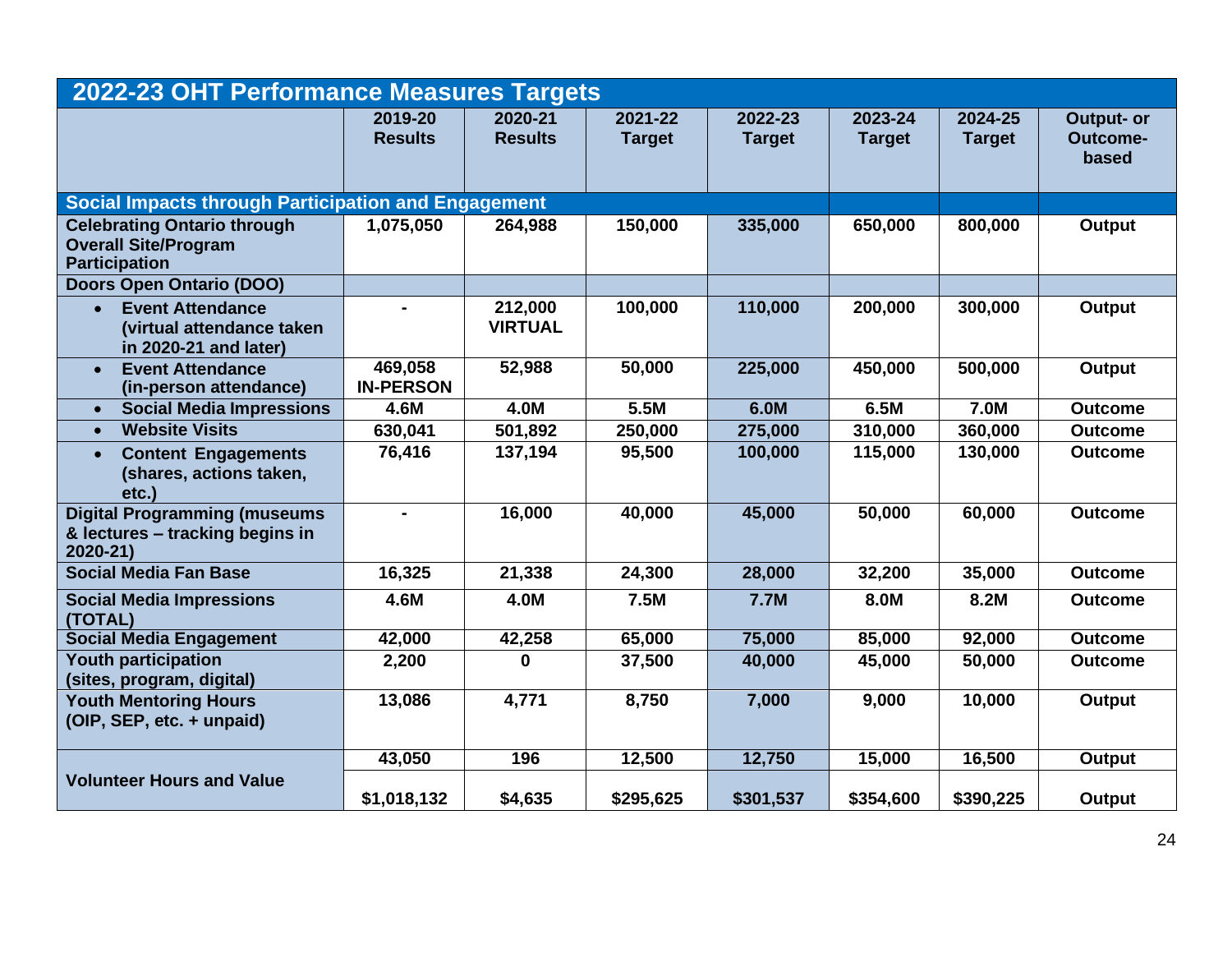| 2022-23 OHT Performance Measures Targets                                                             |                           |                           |                          |                          |                          |                          |                                        |  |
|------------------------------------------------------------------------------------------------------|---------------------------|---------------------------|--------------------------|--------------------------|--------------------------|--------------------------|----------------------------------------|--|
|                                                                                                      | 2019-20<br><b>Results</b> | 2020-21<br><b>Results</b> | 2021-22<br><b>Target</b> | 2022-23<br><b>Target</b> | 2023-24<br><b>Target</b> | 2024-25<br><b>Target</b> | <b>Output- or</b><br>Outcome-<br>based |  |
|                                                                                                      |                           |                           |                          |                          |                          |                          |                                        |  |
| <b>Cultural Impacts</b>                                                                              |                           |                           |                          |                          |                          |                          |                                        |  |
| % of municipalities with Trust<br>Programming                                                        | 85%                       | 85%                       | 85%                      | 85%                      | 87%                      | 87%                      | <b>Outcome</b>                         |  |
| <b>Properties (cultural and natural)</b><br><b>Protected through Ownership or</b><br><b>Easement</b> | 476                       | 478                       | 480                      | 483                      | 486                      | 489                      | <b>Output</b>                          |  |
| <b>Number of Partnerships</b><br>(Properties)                                                        | $\blacksquare$            | $\blacksquare$            | $\blacksquare$           | 50                       | 52                       | 54                       | <b>Outcome</b>                         |  |
| <b>Number of Partnerships</b><br>(Programs and Education)                                            |                           | $\blacksquare$            |                          | $\overline{95}$          | 100                      | 105                      | <b>Outcome</b>                         |  |
| <b>Ticketed Attendance - Elgin and</b><br><b>Winter Garden</b>                                       | 367,059                   | $\mathbf 0$               | 75,000                   | 90,000                   | 150,000                  | 175,000                  | <b>Outcome</b>                         |  |
| <b>Number of Performances at</b><br><b>EWG</b>                                                       | 421                       | $\mathbf 0$               | 100                      | 120                      | 200                      | 250                      | <b>Outcome</b>                         |  |
| <b>EWG Occupancy (days):</b><br>Studios, Lobbies, Venues, and<br><b>Filming (quarterly)</b>          | 1,146                     | 26                        | 400                      | 420                      | 480                      | 520                      | <b>Outcome</b>                         |  |
| <b>Economic Impact Sector Resilience and Recovery</b>                                                |                           |                           |                          |                          |                          |                          |                                        |  |
| <b>Self-generated Revenues*</b>                                                                      | 68%                       | 59%                       | 50%                      | 67%                      | 72%                      | 72%                      | <b>Outcome</b>                         |  |
| Sponsorship/Foundation/Donor/<br><b>Grant Support (\$M)</b>                                          | \$1.07M                   | \$957K                    | \$0.51M                  | \$0.58M                  | \$0.77M                  | \$0.66M                  | <b>Outcome</b>                         |  |
| <b>Amount Invested in Trust Capital</b><br>(SM)                                                      | \$525K                    | \$1.163M                  | \$4.6M                   | \$3.59M                  | \$3.59M                  | \$3.59M                  | <b>Outcome</b>                         |  |
| <b>Revenue from leased space</b>                                                                     | \$1.33M                   | \$670K                    | \$1.68M                  | \$1.09M                  | \$1.11M                  | \$1.13M                  | <b>Outcome</b>                         |  |
| % of Properties in Active<br><b>Utilization</b>                                                      | 100%                      | 100%                      | 100%                     | 100%                     | 100%                     | 100%                     | <b>Outcome</b>                         |  |

*\*The Trust's performance measures focus on the results of agency programs, services, and general operations.*

*Self-generated revenues include all grants secured through applications; sponsorships and donations from fundraising activities, and, revenues from business centres and investments.*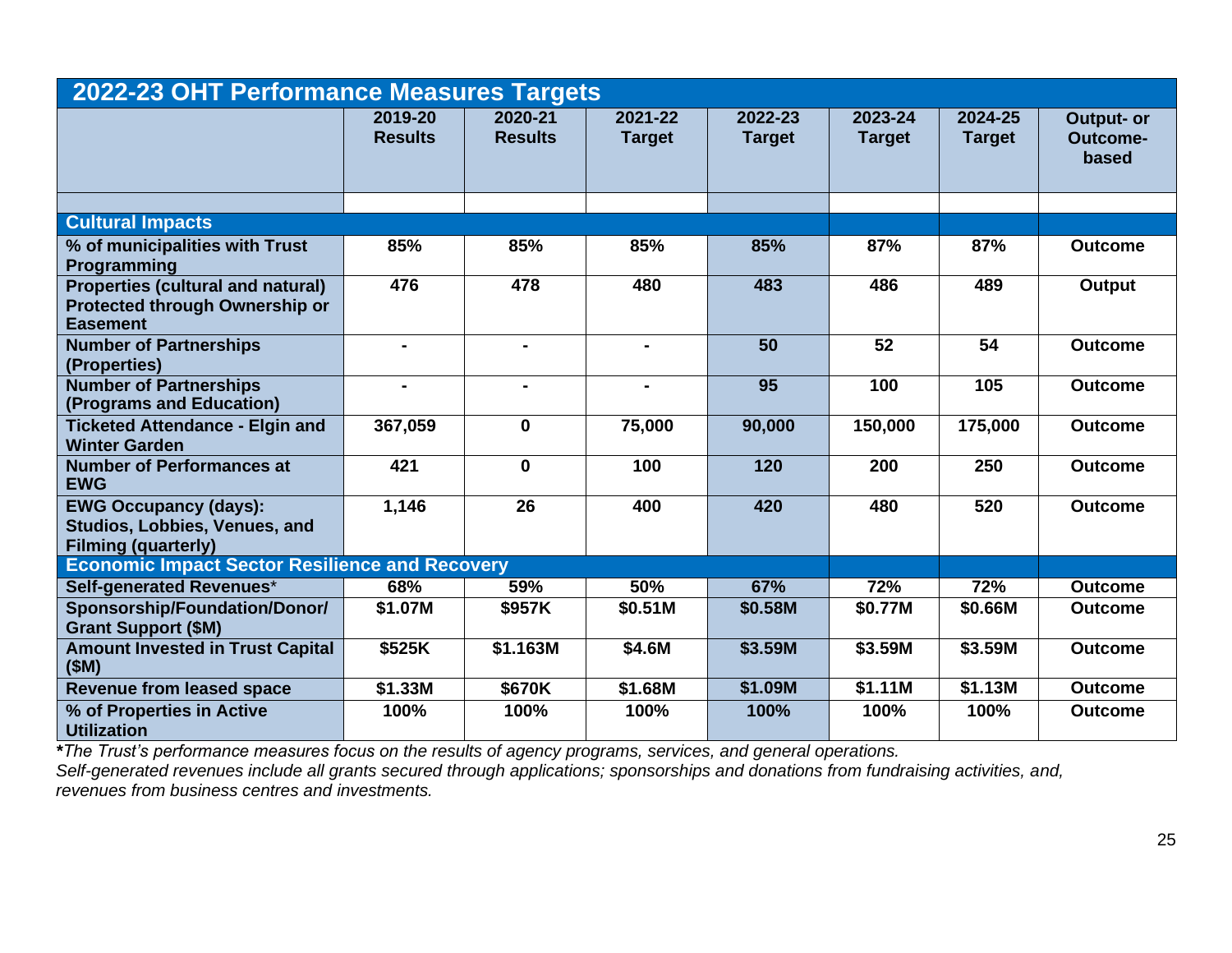# **LONG-TERM CAPITAL PLAN**

## <span id="page-27-0"></span>**A. STATEGIC CAPITAL OVERVIEW**

#### **Planning and Decision-Making Framework**

The Trust's Capital Plan outlines the short- and long-term preservation, rehabilitation, restoration and operational needs of the Trust's provincially significant real property and non-property assets. The Trust's portfolio comprises a diverse set of holdings that express a range of periods, site types, architectural styles, cultures, ecosystems and geographical regions across the Ontario landscape, which are safeguarded and managed by the Trust on behalf of the province. This diversity of resources is matched by a wide range of strategies and management tools employed to address the capital needs of each site and type of asset.

The Trust's capital priorities continue to be informed by site operating models that reduce operating costs and increase revenue, while meeting core conservation and stewardship objectives.

In making conservation decisions and prioritizing needs in its portfolio, the Trust is guided by its legislated mandate as set out in the OHA, internationally recognized conservation charters, principles and declarations (International Council on Monuments and Sites and UNESCO) and by the Standards and Guidelines for the Conservation of Historic Places in Canada (2010). The Trust is a prescribed body under the Province of Ontario's Standards and Guidelines for Conservation of Provincial Heritage Properties (2010).

The Trust's Conservation Framework was approved by the MHSTCI in 2012 and unique Statements of Significance have been developed for each property. In many cases, capital projects also have an educational value providing opportunities for the Trust to highlight and demonstrate emerging conservation technologies, creative conservation solutions and best practices for government and other owners of heritage property.

Capital planning is informed by the Asset Management Information System (AMIS) that has been adopted by MHSTCI in consultation with the Trust and other Ministry agencies. In addition to AMIS, planning is guided by site-specific conservation assessments, facility monitoring reports prepared by Trust staff, business needs, needs of operating partners and other facility assessments (for example, AODA, code compliance, hazardous materials, energy audits, etc.). The AMIS is an excellent tool for projecting the renewal timelines and replacement costs for modern construction components (for example, mechanical, ventilation, electrical, conveyance systems, fire suppression, roof membranes, etc.). However, the application does not accurately reflect maintenance costs associated with heritage features that are inherently maintainable (for example, wood windows, brick walls, terrazzo floors, etc.) and that the Trust is responsible for preserving.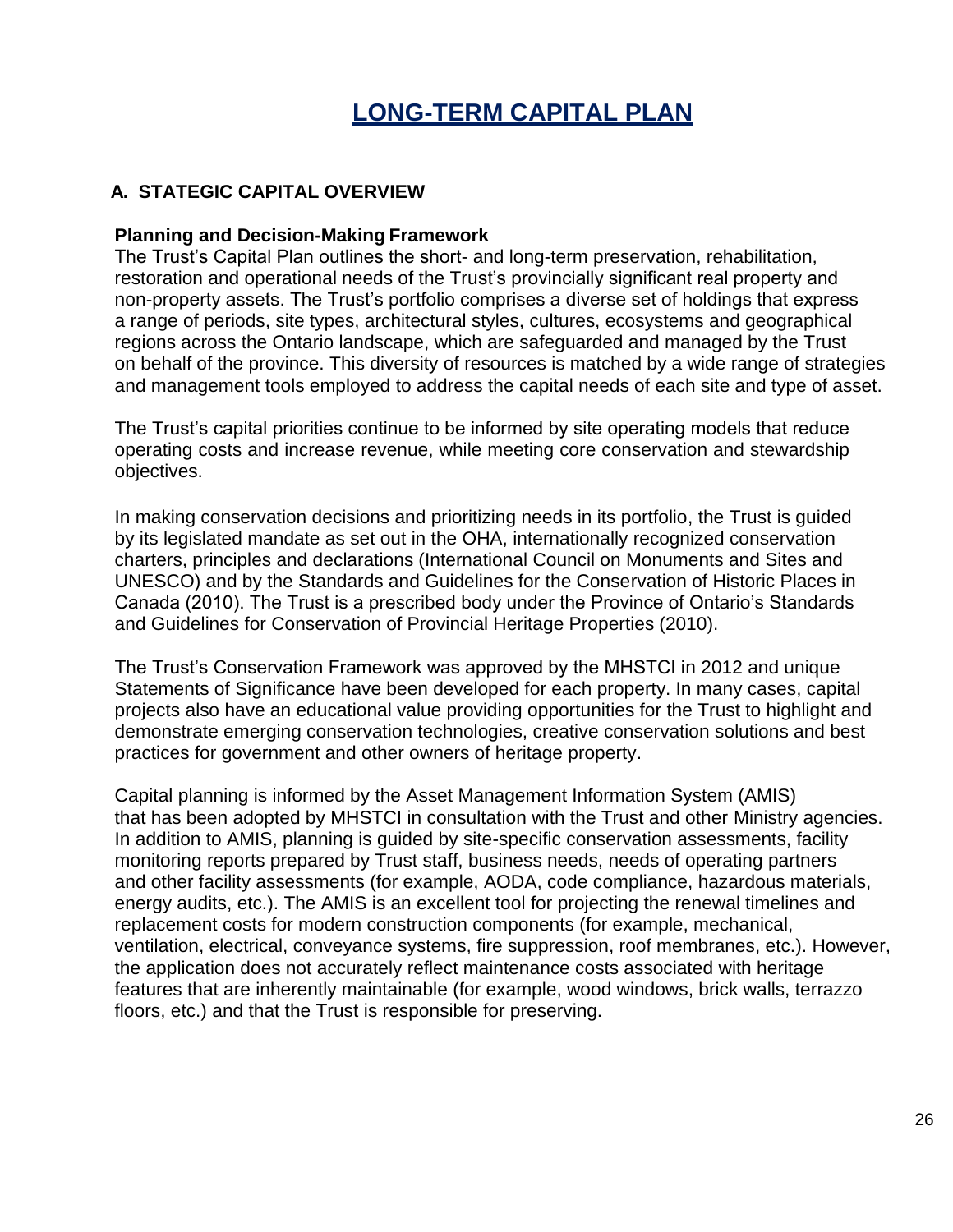# **Capital Planning**

In 2022-23, the Trust projects significant peak capital pressures based on several building systems in larger buildings reaching the end of their usable life and requiring renewal. This is tracked in AMIS and a similar life-cycle renewal pressure is anticipated for additional properties and systems. The Trust will investigate and develop strategies to extend system life cycles at reduced costs to mitigate these anticipated unfunded pressures.

## **Applications for Cost-Share Funding**

The Trust consistently applies for cost-share funding from special funding programs offered by other levels of government.

#### **Capital Management Activities and Non-property Assets**

The Capital Budget also includes line items for the capital component of three ongoing asset management activities:

- Conservation Assessments
- Non-property Assets
- Information Technology

Conducting *Conservation Assessments* is an ongoing activity that complements AMIS. Conservation assessments prepared by specialist heritage consultants are used to identify and plan the implementation of specific short-, medium- and long-term conservation needs of the Trust's heritage properties. This information supplements the overall life cycle/depreciation approach characterized by the AMIS. Conservation assessments have been prepared on a priority basis for 15 Trust cultural heritage properties. Assessments are needed for a significant number of cultural heritage properties and cultural heritage resources on natural heritage properties. The preparation of conservation assessments is not a one-time activity but must be repeated and/or updated on a five-year cycle to ensure that conditions are accurately monitored. The earliest of the site assessment reports are 10-years old and should be reassessed and updated to inform the overall capital plan.

The *non-property asset* category includes conservation and stewardship activities that have a clear capital component, including provincial plaques, and cultural and archaeological collections.

Provincial plaques are found in cornerstone communities and highly visible, strongly branded provincial assets. Since the program began in 1956, over 1,200 provincial plaques have been unveiled. Over time, these plaques are exposed to considerable wear and tear from the elements, become damaged or vandalized, go missing and sometimes must be taken down or relocated. The capital needs for the Provincial Plaque Program include funds for replacing existing plaques and erecting and maintaining approach markers that guide visitors to the plaque locations. The average cost to cast, ship and install a previously unveiled provincial plaque is \$5,000 if no review or translation of the text is needed. There is also a pressure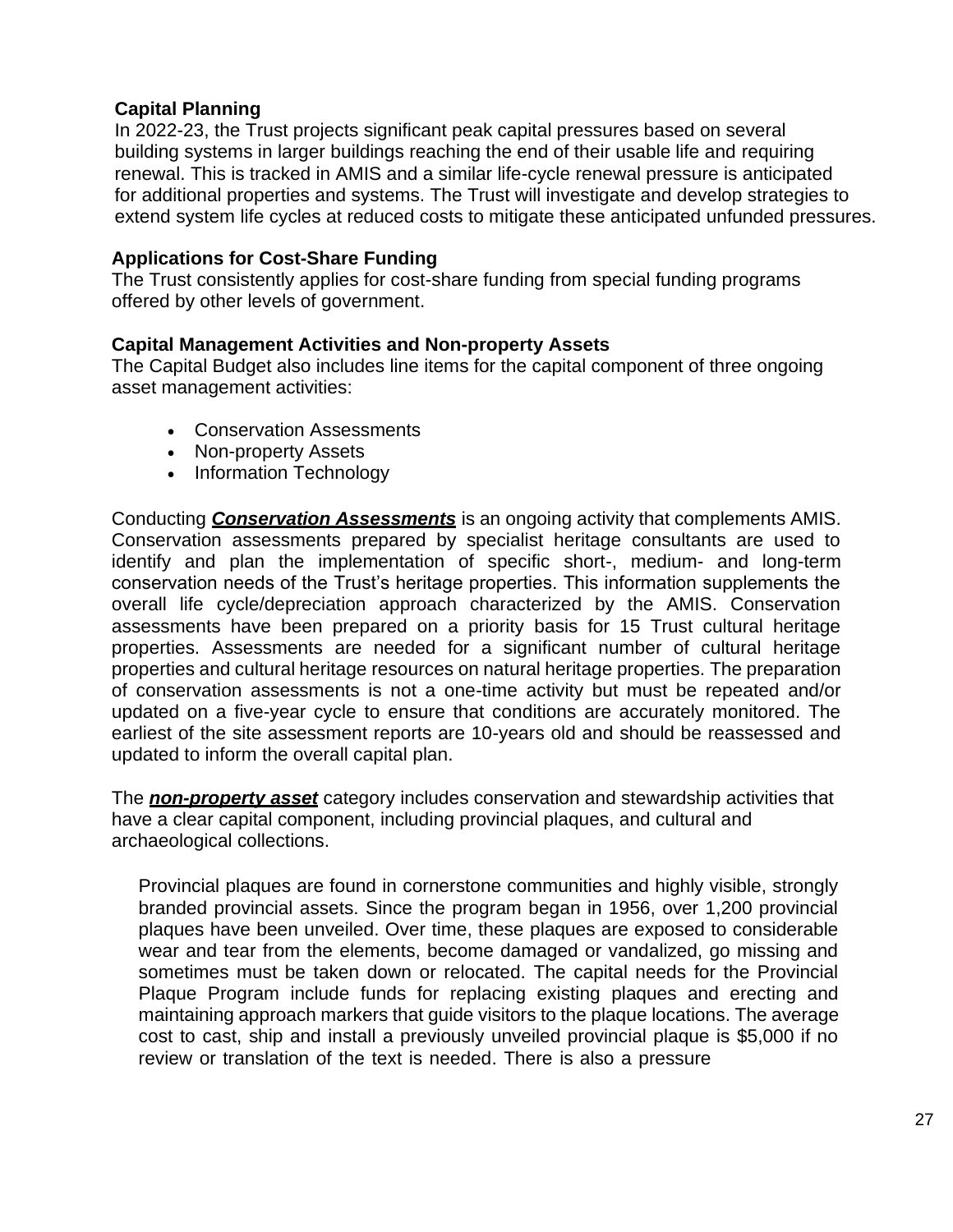to support the cost of developing, translating and fabricating plaques that need to be replaced to reflect new research, perspectives and cultural sensitivities.

The Trust holds archaeological and cultural collections related to its owned properties in accordance with archaeology and museum standards. Close to 1,000,000 archaeological artifacts have been recovered from Trust properties and are part of the Trust's collection. In addition, the Trust is responsible for the protection and care of approximately 25,000 cultural artifacts directly associated with Trust-owned properties and central to the interpretation and integrity of these sites.

The Trust has a responsibility to "safe-keep" archaeological and cultural artifacts and field records, which entails ensuring that the collections are stored properly and conserved; that curatorial care is maintained in perpetuity; and that the information from these collections is made accessible to the public. Archaeological artifacts and cultural collections have specific requirements for registration and storage, defined in provincial and industry conservation standards.

Due to the rapid pace of change in the **Information Technology (IT)** sector, it is necessary to keep up with emerging technology, government standards and new applications on an annual basis. To ensure system security and limit cyber attackers (given the constant changing methods of attack), older hardware and software need updating - this will provide protection for critical files and systems. Investment in new hardware and operating systems ensures we can keep pace with and move ahead of the trends in cyber security while also updating our systems to ensure smooth-running applications that boost productivity, efficiency and productivity.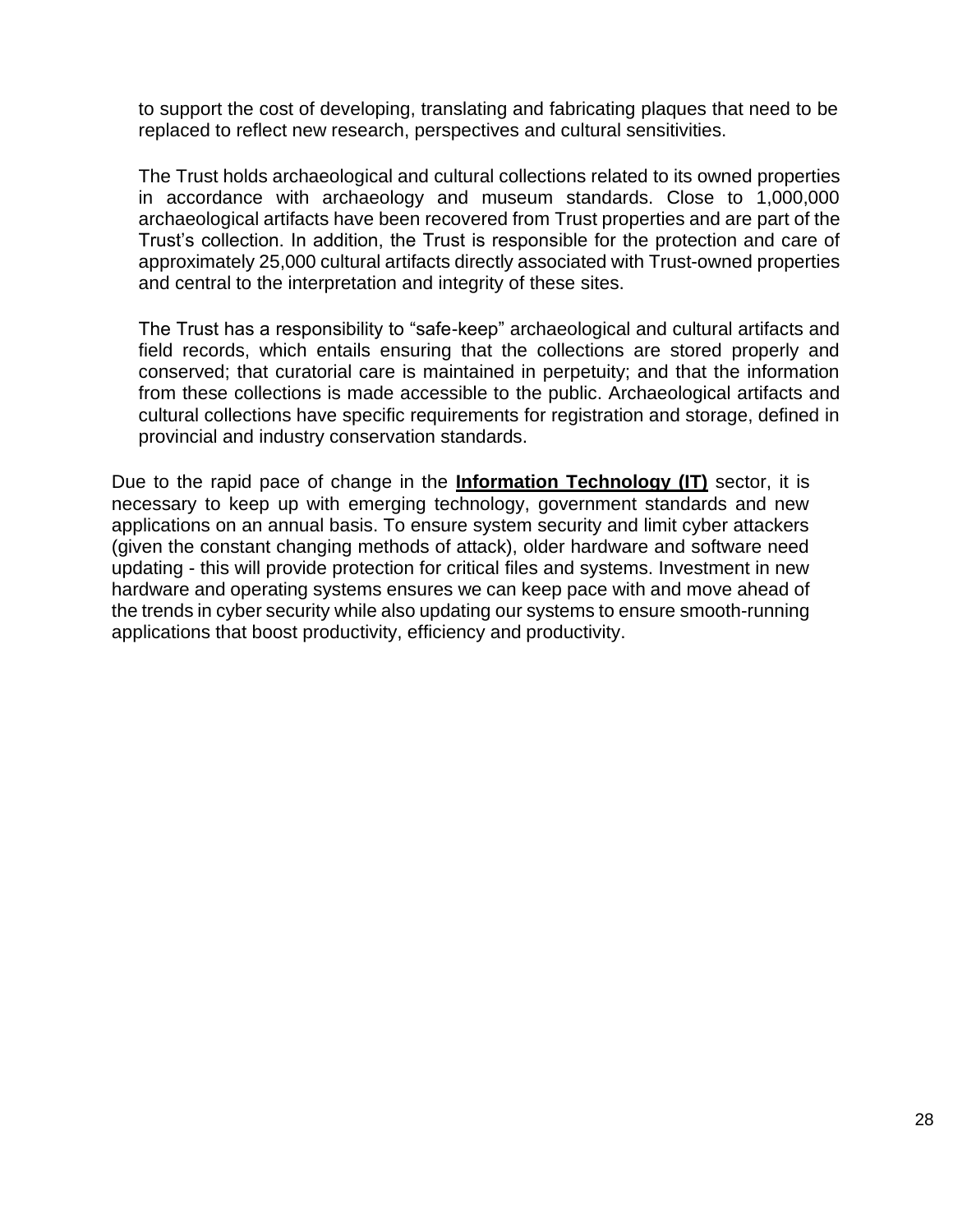# **2022-23 PRIORITY CAPITAL PROJECTS**

<span id="page-30-0"></span>The Trust has identified the following 11 capital projects as priorities for 2022-23. The projects total \$3.5M and two have already received notional approval for multiyear funding through the Ministry's Capital R&R program, totalling \$0.7M in 2022- 23. The projects are:

#### **1. Elgin and Winter Garden Theatre (Toronto): \$750,000**

Undertake capital improvements to repair the building envelope, interior finishes, initiatives, and upgrades that improve the customer experience, security, and life safety provisions, AODA accessibility upgrades and capital investment that supports business development.

#### **2. Ashbridge Estate Building Restoration and Repairs (Toronto): \$300,000 \*Notionally Approved\***

Undertake restoration and repair of deteriorated exterior building elements at the Ashbridge Estate property. Ashbridge Estate is a large cultural heritage site with multiple buildings and structures and numerous landscape features and site elements. It is used for a combination of activities, including both residential and commercial/not-for-profit tenancies, event/film rentals, community gardening and seasonal events. The project targets four structures on the site: Jesse Ashbridge House; Jesse Ashbridge Greenhouse/Garage; Woodfield House; and Woodfield Garage. The proposed work includes masonry repairs, verandah/porch renewal, wood restoration of building fenestrations, minor systems restoration, roofing repairs, and security lighting upgrades.

#### **3. Rockwood Academy, Building Systems Upgrades and Adaptive Reuse (Rockwood): \$400,000 \*Notionally Approved\***

Undertake the installation of a central heating system, correction of electrical deficiencies, building envelope repairs and site security improvements in the main residential block with rough-in of services to extend heating to ancillary wings to support future uses. Site security improvements are also required because of the departure of the life tenant, as the site transitions to new public uses and occupancies.

#### **4. Scotsdale Farm (Halton Hills): \$250,000**

Undertake repairs to agricultural outbuildings, barns, road infrastructure and cultural landscape features such as fences to forestall ongoing deterioration.

#### **5. Sir Harry Oakes Chateau (Kirkland Lake): \$600,000**

Undertake capital and infrastructure repairs to the Chateau, including roofing, metal goods and fenestrations to mitigate ongoing decline and building deficiencies.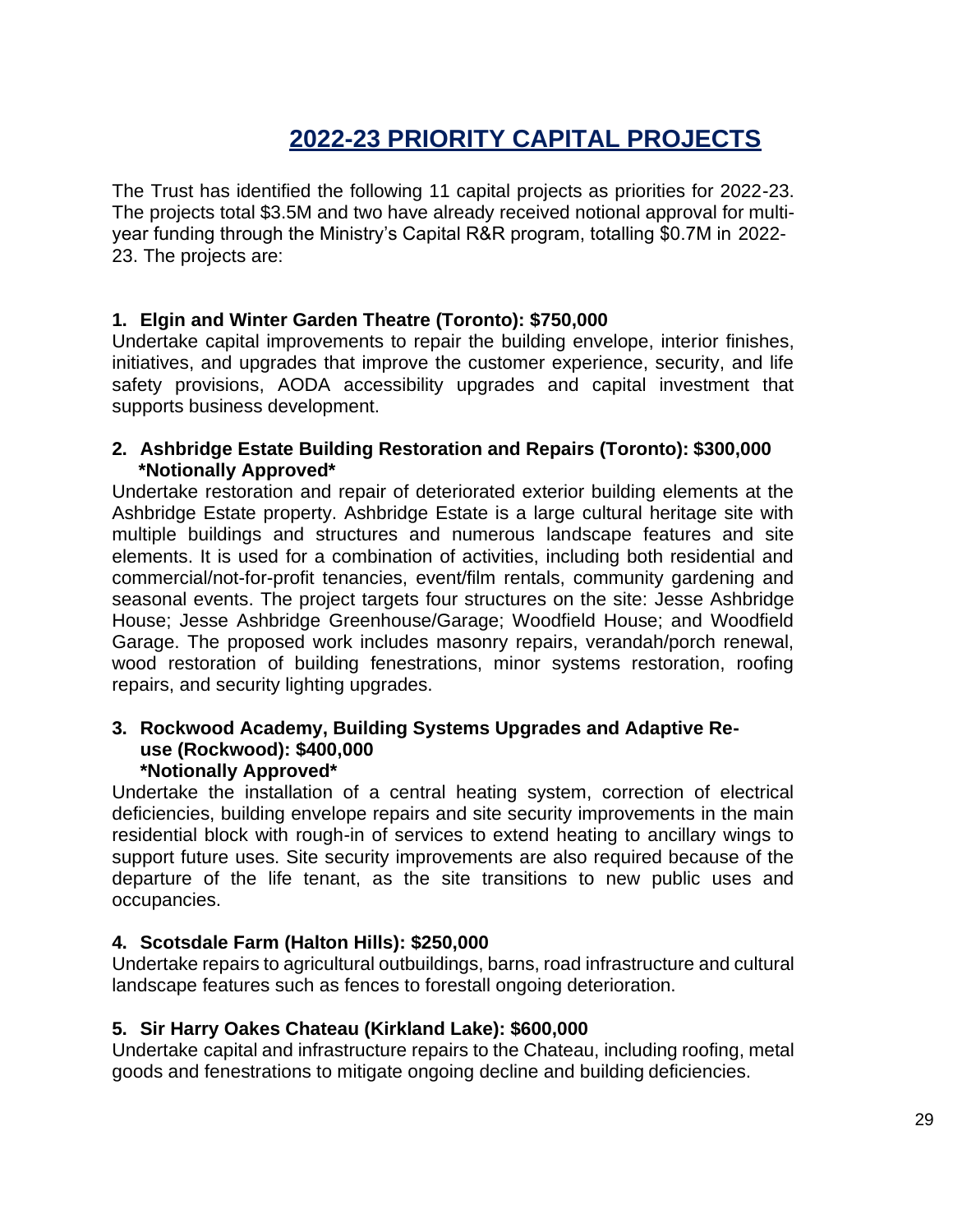# **6. Duff Baby House (Windsor): \$500,000**

Undertake exterior repairs of localized building envelope deficiencies, including roofing, flashings, wood siding and window assembly restoration.

#### **7. Exterior Painting and Base Building Repairs (multiple OHT sites): \$400,000**

Undertake re-painting, building envelope repairs and other pro-active maintenance activity at multiple built heritage sites to reduce the requirement for repeated major capital restoration projects.

# **8. AODA Accessibility Upgrades**

# **(Dresden, Brockville and Toronto): \$100,000**

Based on recommendations contained in the AODA Accessibility Upgrade Report prepared in 2020-21, undertake and implement accessibility improvements at key publicly accessible buildings including George Brown House, Enoch Turner Schoolhouse, OHC, Fulford Place and UTCHS in support of government-wide accessibility goals for 2025.

# **9. Natural Heritage Capital Repairs (multiple OHT sites): \$100,000**

Upgrades to trail infrastructure, signage and fencing at multiple natural heritage sites.

#### **10.Cultural/ Archaeological Collections Management (multiple OHT sites): \$50,000**

Investment in infrastructure to support the regulatory, conservation and storage requirements of the Trust's archaeological and cultural collections.

# **11. Information Technology (multiple OHT sites): \$50,000**

Renewal of key information technology infrastructure.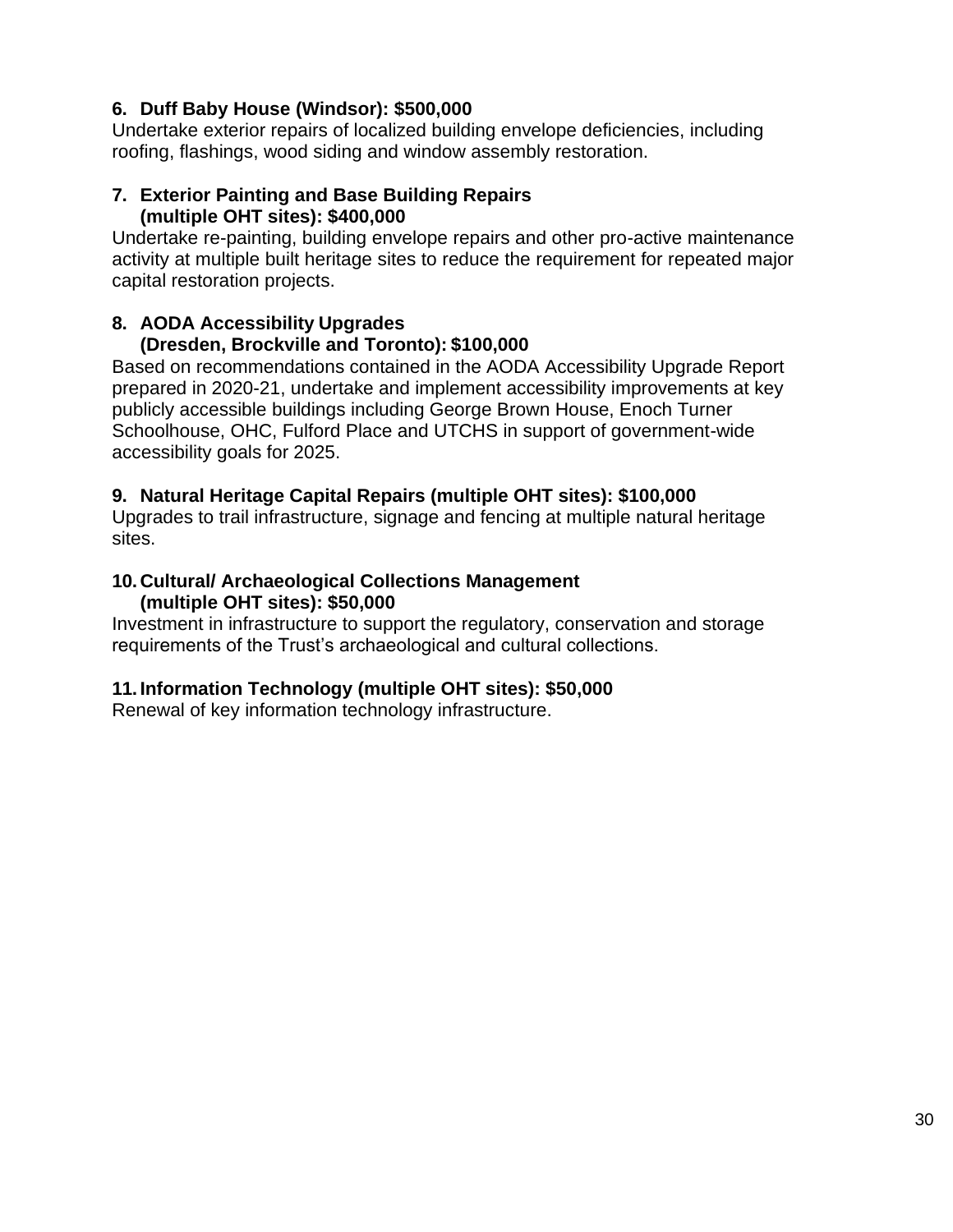# **Capital Outlook (2022-25)**

| <b>Project Name</b>                                                                                    | 2022-23<br>(SM) | 2023-24<br>(SM) | 2024-25<br>(SM) |
|--------------------------------------------------------------------------------------------------------|-----------------|-----------------|-----------------|
| <b>Fulford Place -</b><br><b>Exterior Restoration and Repairs</b>                                      | \$0             | \$0             | \$0.600M        |
| <b>Elgin and Winter Garden</b><br><b>Theatre - Capital Repairs and</b><br><b>Improvements</b>          | \$0.750M        | \$0.750M        | \$0.750M        |
| <b>Ashbridge Building - Renewal</b><br>and Landscape Restoration                                       | \$0.300M        | \$0.300M        | \$0.300M        |
| <b>Rockwood Academy - Adaptive</b><br>Re-use                                                           | \$0.400M        | \$0.400M        | \$0.400M        |
| <b>Scotsdale Farm - Building</b><br><b>Renewal and Restoration</b>                                     | \$0.250M        | \$0.250M        | \$0.250M        |
| Sir Harry Oakes Chateau -<br><b>Capital and Infrastructure</b><br><b>Repairs</b>                       | \$0.600M        | \$0.600M        | \$0             |
| <b>Duff Baby House - Exterior</b><br><b>Repairs and Restoration</b>                                    | \$0.500M        | \$0             | \$0.500M        |
| <b>Hudson Bay Company Staff</b><br>House and Centennial Park -<br><b>Capital and Buildings Repairs</b> | \$0             | \$0.500M        | \$0             |
| <b>Exterior Painting and Base</b><br><b>Building Repair (Multiple</b><br>Sites)                        | \$0.400M        | \$0.400M        | \$0.400M        |
| <b>AODA Accessibility Upgrades</b><br>(Multiple Sites)                                                 | \$0.100M        | \$0.100M        | \$0.100M        |
| <b>Natural Heritage Capital Repairs</b><br>and Improvements (Multiple<br>Sites)                        | \$0.100M        | \$0.100M        | \$0.100M        |
| <b>Cultural/Archaeological</b><br><b>Collections Capital Costs</b><br>(Multiple Sites)                 | \$0.05M         | \$0.05M         | \$0.05M         |
| <b>Information Technology Capital</b><br><b>Costs (Multiple Sites)</b>                                 | \$0.05M         | \$0.05M         | \$0.05M         |
| <b>TOTAL</b>                                                                                           | \$3.5M          | \$3.5M          | \$3.5M          |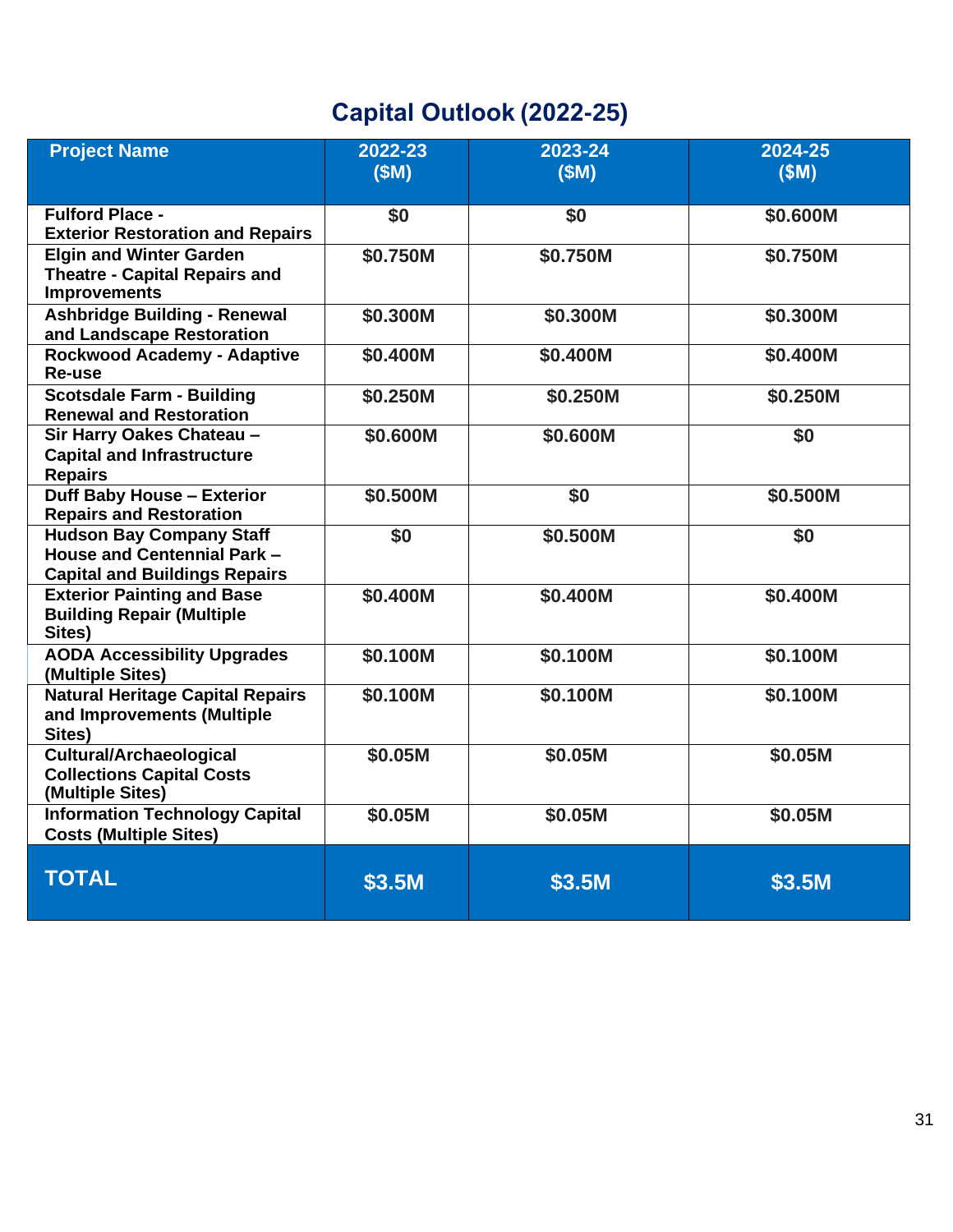| <b>ONTARIO HERITAGE TRUST</b>                                            | 2020-21        | 2021-22                          | 2022-23<br><b>Budget</b>                       |                                                   | 2023-24                          | 2024-25                          |
|--------------------------------------------------------------------------|----------------|----------------------------------|------------------------------------------------|---------------------------------------------------|----------------------------------|----------------------------------|
| <b>OPERATING FINANCIALS</b>                                              | <b>Actuals</b> | <b>Budget</b>                    |                                                |                                                   | <b>Forecast</b>                  | <b>Forecast</b>                  |
| 2022-23 Budget and 2-Year Financial<br><b>Outlook</b><br><b>REVENUE</b>  | <b>TOTAL</b>   | <b>COMBINED</b><br><b>BUDGET</b> | <b>GENERAL</b><br><b>FUND</b><br><b>BUDGET</b> | <b>RESTRICTED</b><br><b>FUND</b><br><b>BUDGET</b> | <b>COMBINED</b><br><b>BUDGET</b> | <b>COMBINED</b><br><b>BUDGET</b> |
| <b>MHSTCI GRANTS</b>                                                     |                |                                  |                                                |                                                   |                                  |                                  |
| MHSTCI OPERATING GRANTS                                                  | 3,809,300      | 3,809,300                        | 3,809,300                                      |                                                   | 3,809,300                        | 3,809,300                        |
| MHSTCI TRANSFER PAYMENT                                                  | 5,636,251      |                                  |                                                |                                                   |                                  |                                  |
| <b>OTHER MHSTCI GRANTS</b>                                               | 2,279,790      | 4,645,000                        | 19,000                                         | 3,520,000                                         | 3,539,000                        | 3,539,000                        |
| PROVINCIAL GRANTS                                                        | 524,000        | 225,000                          | 0                                              | 175,000                                           | 175,000                          | 175,000                          |
| <b>FEDERAL GRANTS</b>                                                    | 116,419        | 112,000                          | 12,000                                         | 100,000                                           | 136,000                          | 112,000                          |
| NON-GOVERNMENT                                                           | $\Omega$       | 80,000                           | $\Omega$                                       | $\Omega$                                          | $\Omega$                         | $\Omega$                         |
| FUNDRAISING, SPONSORSHIPS & PARTNER FUNDING                              | 210,409        | 172,000                          | 40,000                                         | 180,000                                           | 410,000                          | 294,000                          |
| DOORS OPEN ONTARIO SPONSORSHIP (including<br>DOO community registration) | 150,000        | 225,000                          | 0                                              | 75,000                                            | 75,000                           | 75,000                           |
| <b>BUSINESS CENTRE'S INCOME</b>                                          | 957,466        | 1,939,552                        | 3,040,592                                      | $-735,850$                                        | 3,911,837                        | 4,155,074                        |
| <b>INVESTMENT INCOME</b>                                                 | 805,055        | 600,000                          | 260,000                                        | 1,155,000                                         | 1,338,750                        | 1,405,688                        |
| MUSEUM ADMISSIONS & GIFT SHOP                                            | 983            | 21,448                           | 64,343                                         | $\Omega$                                          | 85,790                           | 983                              |
| <b>OTHER INCOME</b>                                                      | 4,362          | 0                                | 5,100                                          | $\Omega$                                          | 5,202                            | 5,306                            |
| <b>COVID-19 STABILIZATION</b>                                            | $\Omega$       | $\Omega$                         | 3,100,000                                      | $-3,100,000$                                      | $\Omega$                         | $\Omega$                         |
| <b>TOTAL REVENUE</b>                                                     | 14,494,035     | 11,829,300                       | 10,350,335                                     | 1,369,150                                         | 13,485,879                       | 13,571,351                       |
|                                                                          |                |                                  |                                                |                                                   |                                  |                                  |